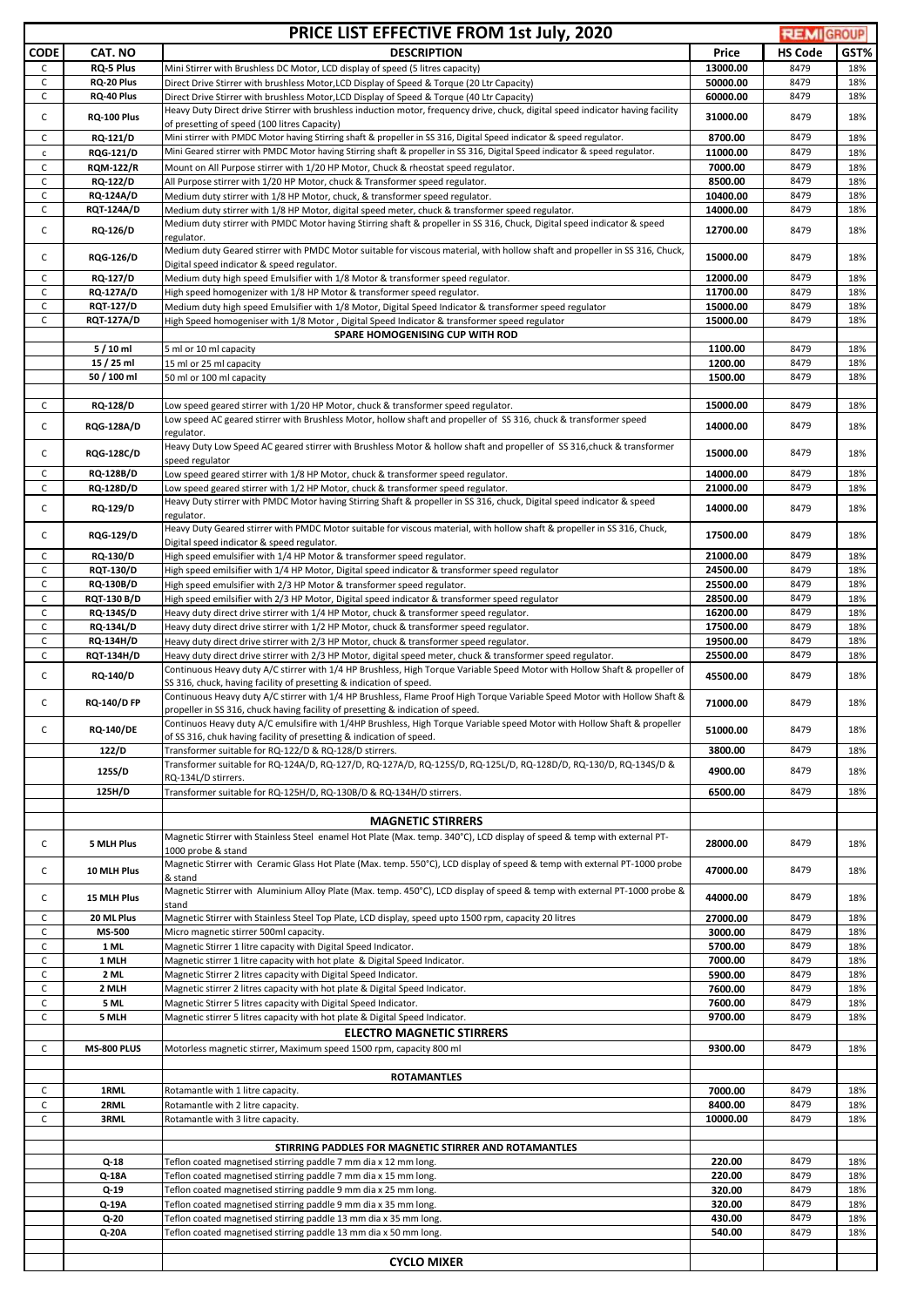| <b>CODE</b> | CAT. NO              | <b>DESCRIPTION</b>                                                                                                                                                                                                                                 | Price              | <b>HS Code</b> | GST%       |
|-------------|----------------------|----------------------------------------------------------------------------------------------------------------------------------------------------------------------------------------------------------------------------------------------------|--------------------|----------------|------------|
| C           | <b>VM-100</b>        | Multi Tube Vortexer, max speed 2500 rpm, microprocessor control with LCD display                                                                                                                                                                   | 52000.00           | 8479           | 18%        |
| C           | CM-101 Plus          | Vortex Mixer with brushless motor & suitable for Interchangeable mixing Heads                                                                                                                                                                      | 8600.00            | 8479           | 18%        |
| C           | CM-101               | <b>CYCLO MIXER</b>                                                                                                                                                                                                                                 | 5200.00            | 8479           | 18%        |
|             |                      |                                                                                                                                                                                                                                                    |                    |                |            |
|             |                      | HOT AIR OVEN / HOT AIR INCUBATOR                                                                                                                                                                                                                   |                    |                |            |
| В           | <b>RDHO-50</b>       | Dry Hot Air Oven (50 liters) with temperature setting from RT + 10°C up to +300°C                                                                                                                                                                  | 54000.00           | 8514           | 18%        |
| В           | <b>RDHO-80</b>       | Dry Hot Air Oven (80 Liters) with temperature setting from RT + 10°C up to +300°C                                                                                                                                                                  | 62000.00           | 8514           | 18%        |
| B           | <b>RHI-50</b>        | Hot air Incubator with 50 Liters capacity & Temperature setting range from RT + 5°C up to +65°C                                                                                                                                                    | 44000.00           | 8419           | 18%        |
| B           | <b>RHI-80</b>        | Hot air Incubator with 80 Liters capacity & Temperature setting range from RT + 5°C up to +65°C                                                                                                                                                    | 57000.00           | 8419           | 18%        |
| В           | <b>RVO-50</b>        | Vaccum Oven (50 Liters) temperature range from RT + 10°C to +200°C                                                                                                                                                                                 | 115000.00          | 8514           | 18%        |
|             |                      | <b>SHAKERS</b>                                                                                                                                                                                                                                     |                    |                |            |
| C           | RS-12 Plus           | MINI ROTARY SHAKER with digital indicator and timer, max. speed 400 rpm, with universal platform of size 12" X 12"                                                                                                                                 | 24000.00           | 8479           | 18%        |
|             |                      |                                                                                                                                                                                                                                                    |                    |                |            |
| С           | RS-18 Plus           | MINI ROTARY SHAKER with digital indicator and timer, max. speed 400 rpm, with universal platform of size 18" X 18"                                                                                                                                 | 45000.00           | 8479           | 18%        |
|             |                      | Clamps for holding Conical Flask. (Price is for each clamp)                                                                                                                                                                                        |                    |                |            |
|             |                      | Clamps 500 ml                                                                                                                                                                                                                                      | 550.00             | 8479           | 18%        |
|             |                      | Clamps 250ml / 150 ml                                                                                                                                                                                                                              | 430.00             | 8479           | 18%        |
|             |                      | Clamps 100ml / 50 ml                                                                                                                                                                                                                               | 330.00             | 8479           | 18%        |
| с           | <b>RS-12R</b>        | MINI ROTARY SHAKER with 0-15 minutes timer and speed regulator max. 180 rpm.                                                                                                                                                                       | 11000.00           | 8479           | 18%        |
| B           | <b>RSB-12</b>        | WATERBATH SHAKER with tray for 12 flasks of 100 ml.                                                                                                                                                                                                | 52000.00           | 8479           | 18%        |
|             |                      | Additional Tray for the above.                                                                                                                                                                                                                     | 11000.00           | 8479           | 18%        |
| C           | MPS-1                | Microplate Shaker with setting of time, speed up to 1800 RPM, for microplate shaking                                                                                                                                                               | 15000.00           | 8479           | 18%        |
| С           | SeroRoll             | Roller Mixer with 6 rollers to make the uniform sample for better results                                                                                                                                                                          | 19000.00           | 8479           | 18%        |
| C           | RWB <sub>6</sub>     | Water bath 15 liter capacity with 6 concentric adaptors temperature setting from RT + 5°C up to +99°C                                                                                                                                              | 22000.00           | 8479           | 18%        |
|             |                      | <b>ROTARY SHAKERS</b>                                                                                                                                                                                                                              |                    |                |            |
|             |                      | Rotary Shaker with Brushless induction motor, frequency drive, speed 20 to 300 rpm with 4" LCD display of speed alongwith                                                                                                                          |                    |                |            |
| В           | RS-24 Plus           | universal platform of size 24" x 24" (without flask holding clamps)                                                                                                                                                                                | 102000.00          | 8479           | 18%        |
|             |                      | Rotary shakers with Brushless induction motor, frequency drive to control speed from 20 to 300 RPM alongwith universal                                                                                                                             |                    |                |            |
| В           | <b>RS-36 BL</b>      | platform of size 36" x 36" (without flask holding clamps)                                                                                                                                                                                          | 135000.00          | 8479           | 18%        |
|             |                      | Clamps 2000ml                                                                                                                                                                                                                                      | 550.00             | 8479           | 18%        |
|             |                      | Clamps 1000ml / 500 ml                                                                                                                                                                                                                             | 550.00             | 8479           | 18%        |
|             |                      | Clamps 250ml / 150 ml                                                                                                                                                                                                                              | 430.00             | 8479           | 18%        |
|             |                      | Clamps 100ml / 50 ml                                                                                                                                                                                                                               | 330.00             | 8479           | 18%        |
|             |                      |                                                                                                                                                                                                                                                    |                    |                |            |
|             |                      | <b>BENCH TOP CENTRIFUGES</b>                                                                                                                                                                                                                       |                    |                |            |
| c           | <b>Medico Plus</b>   | Medico centrifuge max. speed 4000 rpm with brushless induction motor, frequency drive, LED display of speed and time,                                                                                                                              | 21000.00           | 8421           | 18%        |
|             | SM 8-15              | safety lid lock, imbalace detector dynamic brake supplied without rotors and accessories                                                                                                                                                           |                    | 8421           |            |
|             | SM 4-50              | Swing out rotor suitable for 8 tubes of 15ml (supplied with glass tubes)                                                                                                                                                                           | 3600.00<br>3300.00 | 8421           | 18%<br>18% |
|             | AM 36-5              | Swing out rotor suitable for 4 tubes of 50ml (supplied with glass tubes)<br>Angle rotor suitable for 36 Vaccutainer® tubes of 5ml (12.5mm x 81mm) without tubes                                                                                    | 3700.00            | 8421           | 18%        |
|             | AM 20-5              | Angle rotor suitable for 20 Vaccutainer® tubes of 5ml (12.5mm x 106mm) without tubes                                                                                                                                                               | 3300.00            | 8421           | 18%        |
|             | AM 18-10             | Angle rotor suitable for 18 Vaccutainer® tubes of 10ml (15.5mm x 106mm) without tubes                                                                                                                                                              | 3300.00            | 8421           | 18%        |
|             | AM 12-15             | Angle rotor suitable for 12 tubes of 15ml (supplied with glass tubes)                                                                                                                                                                              | 3500.00            | 8421           | 18%        |
|             | AM 6-50              | Angle rotor suitable for 6 tubes of 50ml (supplied with Plastic tubes)                                                                                                                                                                             | 4200.00            | 8421           | 18%        |
| С           | $C-852$              | MEDICO CENTRIFUGE with 4 x 15 ml. swing out head & 15 ml tapered bottom glass tubes.                                                                                                                                                               | 5300.00            | 8421           | 18%        |
| C           | $C-854/4$            | CLINICAL CENTRIFUGE with 4 x 15 ml. swing out head & 15 ml tapered bottom glass tubes.                                                                                                                                                             | 6100.00            | 8421           | 18%        |
| C           | $C-854/6$            | CLINICAL CENTRIFUGE with 6 x 15 ml. swing out head & 15 ml tapered bottom glass tubes.                                                                                                                                                             | 6800.00            | 8421           | 18%        |
| C           | $C-854/8$            | CLINICAL CENTRIFUGE with 8 x 15 ml. swing out head & 15 ml tapered bottom glass tubes.                                                                                                                                                             | 8500.00            | 8421           | 18%        |
| C           | R-303                | DOCTOR CENTRIFUGE with 8 x 15 ml. angle head & 15 ml. Tapered bottom glass tubes.                                                                                                                                                                  | 6800.00            | 8421           | 18%        |
| C           | R-304                | DOCTOR CENTRIFUGE with 24 x 5 ml. angle head & 5 ML. RIA polypropylene Tubes.                                                                                                                                                                      | 9700.00            | 8421           | 18%        |
|             |                      | Optional :- 0-60 minutes built-in countdown timer for any of the above model                                                                                                                                                                       | 400.00             |                | 18%        |
|             |                      |                                                                                                                                                                                                                                                    |                    |                |            |
| C           | <b>R-4C</b>          | COMPACT LABORATORY CENTRIFUGE (max. speed 4400 rpm) with speed regulator, safety lid lock, digital speed meter &                                                                                                                                   | 19500.00           | 8421           | 18%        |
|             | R-41                 | timer, but without rotor heads and accessories.<br>8 x 15 ml. swing out head with graduated glass tubes.                                                                                                                                           |                    | 8421           | 18%        |
|             | R-42                 |                                                                                                                                                                                                                                                    | 3300.00<br>4000.00 | 8421           | 18%        |
|             | R-43                 | 4 x 50 ml. swing out head with graduated glass tubes.<br>8 x 15 ml. angle head with polypropylene tubes.                                                                                                                                           | 3300.00            | 8421           | 18%        |
|             | R-44                 | 4 x 50 ml. angle head with polypropylene tubes.                                                                                                                                                                                                    | 4000.00            | 8421           | 18%        |
|             |                      |                                                                                                                                                                                                                                                    |                    |                |            |
|             |                      |                                                                                                                                                                                                                                                    |                    |                |            |
| C           | <b>R-8C Plus</b>     | Laboratory Centrifuge (max. speed 6000 rpm) with brushless induction motor, frequency drive, LED display of speedand time,<br>imbalance detector, dynamic brake, safety lid lock and rotor identification, supplied without rotors and accessories | 29000.00           | 8421           | 18%        |
|             |                      |                                                                                                                                                                                                                                                    |                    |                |            |
|             |                      | Laboratory Centrifuge (max. speed 6000 rpm) with brushless induction motor, frequency drive, LCD display of speed and                                                                                                                              |                    |                |            |
| C           | R-8M Plus            | time, imbalance detector, dynamic brake, safety lid lock, accelaration / decelaration profiles and rotor identification, supplied                                                                                                                  | 36000.00           | 8421           | 18%        |
|             |                      | without rotors and accessories                                                                                                                                                                                                                     |                    |                |            |
|             | S 24-15              | Swing out rotor suitable for 24 tubes of 15ml (supplied with glass tubes)                                                                                                                                                                          | 10000.00           | 8421           | 18%        |
|             | S 8-15<br>S 6-50     | Swing out rotor suitable for 8 tubes of 15ml (supplied with glass tubes)<br>Swing out rotor suitable for 6 tubes of 50ml (supplied with glass tubes)                                                                                               | 5000.00<br>6000.00 | 8421<br>8421   | 18%<br>18% |
|             | S 4-100              | Swing out rotor suitable for Metal buckets B 100 and B 9-5                                                                                                                                                                                         | 8300.00            | 8421           | 18%        |
|             | <b>B</b> 100         | Set of 4 metal buckets, capacity 100ml (supplied with glass tubes)                                                                                                                                                                                 | 9500.00            | 8421           | 18%        |
|             | <b>B9-5</b>          | Set of 4 metal buckets, each with a capacity of 9 Vaccutainer® tubes of 5ml (12.5mm x 106mm) without tubes                                                                                                                                         | 9000.00            | 8421           | 18%        |
|             | A 24-15              | Angle rotor suitable for 24 tubes of 15ml (supplied with plastic tubes)                                                                                                                                                                            | 9500.00            | 8421           | 18%        |
|             | AR 6-50              | Angle rotor suitable for 6 tubes of 50ml (supplied with plastic tubes)                                                                                                                                                                             | 4500.00            | 8421           | 18%        |
|             | A 4-100              | Angle rotor suitable for 4 tubes of 100ml (supplied with plastic tubes)                                                                                                                                                                            | 5000.00            | 8421           | 18%        |
|             |                      | REVOLUTIONARY GENERAL PURPOSE LABORATORY CENTRIFUGE (max. speed 5250 rpm) with speed regulator, safety lid lock,                                                                                                                                   |                    |                |            |
| C           | R-8C                 | digital speed meter & timer, but without rotor heads and accessories.                                                                                                                                                                              | 23500.00           | 8421           | 18%        |
|             |                      | REVOLUTIONARY MICROPROCESSOR LABORATORY CENTRIFUGE (max. speed 6000 rpm) with brushless induction motor &                                                                                                                                          |                    |                |            |
| C           | R-8C BL              | frequency drive, digital display of speed & time, brake, imbalance detector and lid lock but without rotor heads and                                                                                                                               | 54000.00           | 8421           | 18%        |
|             |                      | accessories.                                                                                                                                                                                                                                       |                    |                |            |
|             | R-81                 | 16 x 15 ML swing out head with graduated glass tubes.                                                                                                                                                                                              | 6000.00            | 8421           | 18%        |
|             | <b>R-81A</b>         | 12 x 15 ml. swing out head with graduated glass tubes.                                                                                                                                                                                             | 5300.00            | 8421           | 18%        |
|             | <b>R-81B</b>         | 8 x 15 ml. swing out head with graduated glass tubes.                                                                                                                                                                                              | 3300.00            | 8421           | 18%        |
|             | R-82                 | 6 x 50 ML swing out head with graduated glass tubes                                                                                                                                                                                                | 5300.00            | 8421           | 18%        |
|             | <b>R-82A</b><br>R-83 | 4 x 50 ML swing out head with graduated glass tubes<br>16 x 15 ML angle head with polypropylene tubes.                                                                                                                                             | 4000.00<br>5300.00 | 8421<br>8421   | 18%<br>18% |
|             | <b>R-83A</b>         | 12 x 15 ml angle head with polypropylene tubes.                                                                                                                                                                                                    | 4200.00            | 8421           | 18%        |
|             |                      |                                                                                                                                                                                                                                                    |                    |                |            |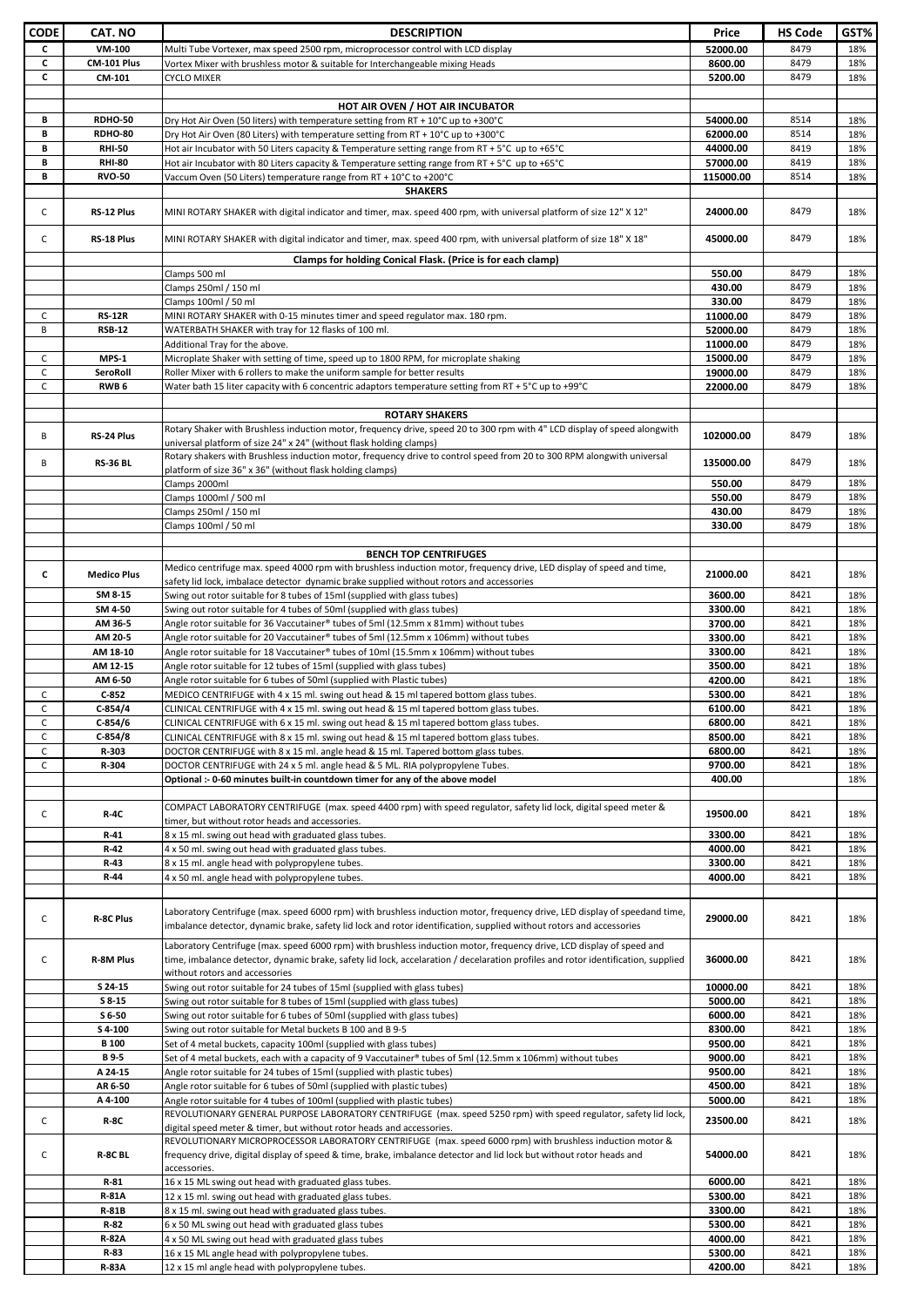| CODE         | CAT. NO                 | <b>DESCRIPTION</b>                                                                                                                                                                                                                                                 | Price            | <b>HS Code</b> | GST%       |
|--------------|-------------------------|--------------------------------------------------------------------------------------------------------------------------------------------------------------------------------------------------------------------------------------------------------------------|------------------|----------------|------------|
|              | <b>R-83B</b>            | 8 x 15 ml angle head with polypropylene tubes.                                                                                                                                                                                                                     | 3500.00          | 8421           | 18%        |
|              | R-84                    | 6 x 50 ml. angle head with polypropylene tubes.                                                                                                                                                                                                                    | 3500.00          | 8421           | 18%        |
|              | <b>R-84A</b>            | 4 x 50 ml. angle head with polypropylene tubes.                                                                                                                                                                                                                    | 3500.00          | 8421           | 18%        |
|              | R-88                    | 4 x 100 ml. angle head with polypropylene tubes. (For R-8C BL)                                                                                                                                                                                                     | 7700.00          | 8421           | 18%        |
|              | R-89                    | 24 x 15 ml. angle head with polypropylene tubes. (For R-8C BL)                                                                                                                                                                                                     | 8300.00          | 8421           | 18%        |
|              | R-90                    | 4 x 100 ml. swing out head with glass tubes & biosafety cap. (For R-8C BL)                                                                                                                                                                                         | 16500.00         | 8421           | 18%        |
| $\mathsf{C}$ | <b>R-8K</b>             | SPECIAL PURPOSE CENTRIFUGE without heads & accessories.                                                                                                                                                                                                            | 26500.00         | 8421           | 18%        |
|              | R-80                    | 8 Place Swing Out Rotor complete with glass tubes suitable for determination of Dust Concentrate in Diesel Flue filters.                                                                                                                                           | 6600.00          | 8421           | 18%        |
|              | R-86                    | 4 Place Swing Out Rotor complete with glass tubes suitable for determination of solubility index in infant Milk Foods                                                                                                                                              | 5500.00          | 8421           | 18%        |
|              | R-87                    | 4 Place Swing Out Rotor complete with glass tubes suitable for determination of sulphate content in Chrome plating solution<br>(Kocour Test)                                                                                                                       | 7800.00          | 8421           | 18%        |
| C            | Micro - III             | Gerber centrifuge with rotor to accommodate 12 butyrometers                                                                                                                                                                                                        | 77000.00         | 8421           | 18%        |
|              |                         | <b>REDUCTION ADAPTORS SUITABLE FOR R-4 AND R-8 SERIES CENTRIFUGES</b><br>Suitable for 15 ml metal buckets                                                                                                                                                          |                  |                |            |
|              | <b>RA-151</b>           | Capacity 1 x wintrob tube with glass tube                                                                                                                                                                                                                          | 220.00           | 8421           | 18%        |
|              | <b>RA-152</b>           | Capacity 1 x 3 ml with glass tube                                                                                                                                                                                                                                  | 170.00           | 8421           | 18%        |
|              | RA-153                  | Capacity 1 x 5 ml with glass tube                                                                                                                                                                                                                                  | 220.00           | 8421           | 18%        |
|              | <b>RA-154</b>           | Capacity 1 x 8 ml with glass tube                                                                                                                                                                                                                                  | 220.00           | 8421           | 18%        |
|              | <b>RA-155</b>           | Capacity 1 x 4 ml with glass tube                                                                                                                                                                                                                                  | 170.00           | 8421           | 18%        |
|              | <b>RA-156</b>           | Capacity 1 x 6 ml with glass tube                                                                                                                                                                                                                                  | 220.00           | 8421           | 18%        |
|              |                         |                                                                                                                                                                                                                                                                    |                  |                |            |
|              |                         | Suitable for 100 ml metal buckets                                                                                                                                                                                                                                  |                  |                |            |
|              | <b>RA-157</b>           | Capacity 1 x 50 ml with glass tube                                                                                                                                                                                                                                 | 550.00           | 8421           | 18%        |
|              | <b>RA-158</b>           | Capacity 1 x 30 ml with glass tube                                                                                                                                                                                                                                 | 550.00           | 8421           | 18%        |
|              | <b>RA-160</b>           | Capacity 1 x 15 ml with glass tube                                                                                                                                                                                                                                 | 550.00           | 8421           | 18%        |
|              | RA-161                  | Capacity 1 x 50 ml with glass tube (price each piece) for R-88                                                                                                                                                                                                     | 550.00           | 8421           | 18%        |
|              | <b>RA-166</b>           | Capacity 3 x 15 ml with plastic tubes(price each piece) for R-90                                                                                                                                                                                                   | 550.00           | 8421           | 18%        |
|              |                         | Suitable for 50 ml metal buckets                                                                                                                                                                                                                                   |                  |                |            |
|              | RA-501                  | Capacity 1 x 15 ml with glass tube                                                                                                                                                                                                                                 | 350.00           | 8421           | 18%        |
|              | RA-502                  | Capacity 1 x 30 ml with glass tube                                                                                                                                                                                                                                 | 350.00           | 8421           | 18%        |
|              |                         |                                                                                                                                                                                                                                                                    |                  |                |            |
|              |                         | Suitable for Falcon tube (Supplied Without Falcon tube)                                                                                                                                                                                                            |                  |                |            |
|              | <b>RA-501 F</b>         | Capacity 1 x 15 ml for Falcon tube (without tubes)                                                                                                                                                                                                                 | 350.00           | 8421           | 18%        |
|              | <b>RA-160 F</b>         | Capacity 1 x 15 ml for Falcon tube (without tubes)                                                                                                                                                                                                                 | 350.00           | 8421           | 18%        |
|              | <b>RA-161 F</b>         | Capacity 1 x 50 ml for Falcon tube (without tubes)                                                                                                                                                                                                                 | 350.00           | 8421           | 18%        |
|              |                         |                                                                                                                                                                                                                                                                    |                  |                |            |
|              |                         | Suitable for Vacutainer Tubes Supplied Without Vacutainer Tubes                                                                                                                                                                                                    |                  |                |            |
|              | <b>RA-162</b>           | Capacity upto 5ml (75 mm long) Vacutainer Tubes (without tubes)                                                                                                                                                                                                    | 220.00           | 8421           | 18%        |
|              | RA-163                  | Capacity upto 6ml (100 mm long) Vacutainer Tubes (without tubes)                                                                                                                                                                                                   | 220.00           | 8421           | 18%        |
|              | <b>RA-164</b>           | Capacity upto 10ml (100 mm long) Vacutainer Tubes without tube                                                                                                                                                                                                     | 220.00           | 8421           | 18%        |
|              | RA-167<br><b>RA-168</b> | Capacity 4 tubes up to 6ml (100mm long) Vacutainer Tubes (without tubes)<br>Capacity 3 tubes up to 10ml (100mm long) Vacutainer Tubes (without tubes)                                                                                                              | 550.00<br>550.00 | 8421<br>8421   | 18%<br>18% |
|              |                         |                                                                                                                                                                                                                                                                    |                  |                |            |
|              |                         | REDUCTION ADAPTORS FOR R-8C Plus R-8M PLUS (Price for each piece)                                                                                                                                                                                                  |                  |                |            |
|              | <b>RA-152</b>           | Suitable for 15 ml metal buckets<br>Capacity $1 \times 3$ ml with glass tube for $S_8 - 15 / S_2 - 15 / A_2 - 15$                                                                                                                                                  | 170.00           | 8421           | 18%        |
|              | RA-153                  |                                                                                                                                                                                                                                                                    | 220.00           | 8421           | 18%        |
|              | <b>RA-154</b>           | Capacity 1 x 5 ml with glass tube S 8 - 15 / S24-15/ A 24 -15<br>Capacity 1 x 8 ml with glass tube S 8 - 15 / S24-15/ A 24 -15                                                                                                                                     | 220.00           | 8421           | 18%        |
|              |                         |                                                                                                                                                                                                                                                                    |                  |                |            |
|              |                         | Suitable for 100 ml metal buckets                                                                                                                                                                                                                                  |                  |                |            |
|              | <b>RA-157</b>           | Capacity 1 x 50 ml with glass tube for S 4-100                                                                                                                                                                                                                     | 550.00           | 8421           | 18%        |
|              | <b>RA-158</b>           | Capacity 1 x 30 ml with glass tube S 4-100                                                                                                                                                                                                                         | 550.00           | 8421           | 18%        |
|              | <b>RA-160</b>           | Capacity 1 x 15 ml with glass tube A4-100                                                                                                                                                                                                                          | 550.00           | 8421           | 18%        |
|              | <b>RA-161</b>           | Capacity 1 x 50 ml with glass tube (price each piece) A4-100                                                                                                                                                                                                       | 550.00           | 8421           | 18%        |
|              | <b>RA-166</b>           | Capacity 3 x 15 ml with plastic tubes( price each piece) for S 4-100 / A4-100                                                                                                                                                                                      | 550.00           | 8421           | 18%        |
|              |                         |                                                                                                                                                                                                                                                                    |                  |                |            |
|              |                         | Suitable for 50 ml metal buckets                                                                                                                                                                                                                                   |                  |                |            |
|              | <b>RA-501</b>           | Capacity 1 x 15 ml with glass tube for S 6 - 50/ A6-50                                                                                                                                                                                                             | 350.00           | 8421           | 18%        |
|              | <b>RA-502</b>           | Capacity $1 \times 30$ ml with glass tube for $56 - 50$ /A6-50                                                                                                                                                                                                     | 350.00           | 8421           | 18%        |
|              |                         | Suitable for Falcon tube                                                                                                                                                                                                                                           |                  |                |            |
|              | <b>RA-501 F</b>         | Capacity 1 x 15 ml for Falcon tube (without tubes) for S 6 - 50 / A6-50                                                                                                                                                                                            | 350.00           | 8421           | 18%        |
|              | <b>RA-160 F</b>         | Capacity 1 x 15 ml for Falcon tube (without tubes) for S 4-100 / A4-100                                                                                                                                                                                            | 350.00           | 8421           | 18%        |
|              | <b>RA-161 F</b>         | Capacity 1 x 50 ml for Falcon tube (without tubes) for S 4-100 / A4-100                                                                                                                                                                                            | 350.00           | 8421           | 18%        |
|              |                         |                                                                                                                                                                                                                                                                    |                  |                |            |
|              |                         | Suitable for Vacutainer Tubes                                                                                                                                                                                                                                      |                  |                |            |
|              | <b>RA-162</b>           | Capacity upto 5ml (75 mm long) Vacutainer Tubes (without tubes)                                                                                                                                                                                                    | 220.00           | 8421           | 18%        |
|              | RA-163                  | Capacity upto 6ml (100 mm long) Vacutainer Tubes (without tubes)                                                                                                                                                                                                   | 220.00           | 8421           | 18%        |
|              | <b>RA-164</b>           | Capacity upto 10ml (100 mm long) Vacutainer Tubes without tube                                                                                                                                                                                                     | 220.00           | 8421           | 18%        |
|              | RA-167                  | Capacity 4 tubes up to 6ml (100mm long) Vacutainer Tubes (without tubes)                                                                                                                                                                                           | 550.00           | 8421           | 18%        |
|              | <b>RA-168</b>           | Capacity 3 tubes up to 10ml (100mm long) Vacutainer Tubes (without tubes)                                                                                                                                                                                          | 550.00           | 8421           | 18%        |
|              |                         | NEYA Bench Top Centrifuge (EU designed)                                                                                                                                                                                                                            |                  |                |            |
| В            | <b>NEYA 8</b>           | Bench Top Centrifuge, (max. speed 6000 rpm) LCD display of speed and time, imbalance detector, dynamic brake,safety lid                                                                                                                                            | 73000.00         | 8421           | 18%        |
|              |                         | lock, 3 acceleration / deceleration profiles and rotor identification, supplied without rotors and accessories                                                                                                                                                     |                  |                |            |
| В            | NEYA 10                 | Bench Top Centrifuge, (max. speed 6000 rpm) LCD display of speed and time, imbalance detector, dynamic brake, safety lid<br>lock, 10 acceleration / deceleration profiles, 10 programs and rotor identification, (supplied without rotors and accessories)         | 80000.00         | 8421           | 18%        |
| Α            | NEYA 10R                | Refrigerated Bench Top Centrifuge, (max. speed 6000 rpm) LCD display of speed & time, imbalance detector, dynamic<br>brake,safety lid lock, 10 acceleration / deceleration profiles 10 programs & rotor identification, (supplied without rotors &<br>accessories) | 152000.00        | 8421           | 18%        |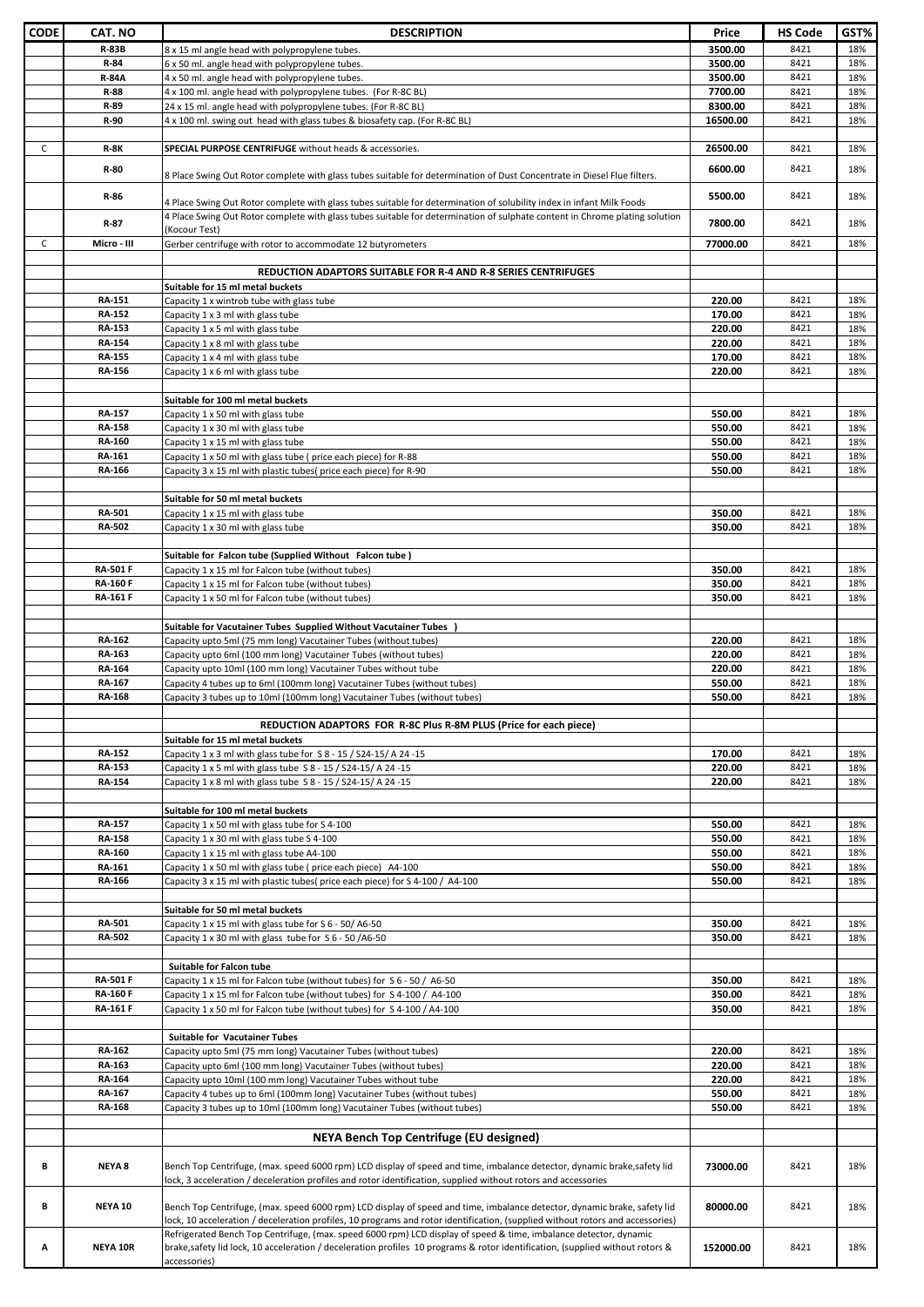| <b>CODE</b> | <b>CAT. NO</b>       | <b>DESCRIPTION</b>                                                                                                                                                                                                                                                         | Price                | <b>HS Code</b> | GST%       |
|-------------|----------------------|----------------------------------------------------------------------------------------------------------------------------------------------------------------------------------------------------------------------------------------------------------------------------|----------------------|----------------|------------|
| В           | <b>NEYA 12</b>       | Bench Top Centrifuge, (max. speed 16000 rpm) LCD display of speed and time, imbalance detector, dynamic brake, safety lid<br>lock, 10 acceleration / deceleration profiles,10 programs and rotor identification, (supplied without rotors and accessories)                 | 88000.00             | 8421           | 18%        |
| А           | <b>NEYA 16R</b>      | Refrigerated Bench Top Centrifuge, (max. speed 16000 rpm) LCD display of speed and time, imbalance detector, dynamic<br>brake,safety lid lock, 10 acceleration / deceleration profiles, 10 programs and rotor identification, (supplied without rotors<br>and accessories) | 165000.00            | 8421           | 18%        |
|             | S 4-175              | 4 place Swing out Rotor                                                                                                                                                                                                                                                    | 12000.00             | 8421           | 18%        |
|             | S 6-96 MP            | 2 place Swing out Rotor for 6 micro plates of 96 wells                                                                                                                                                                                                                     | 24000.00             | 8421           | 18%        |
|             |                      |                                                                                                                                                                                                                                                                            |                      |                |            |
|             | <b>B175</b>          | Metal Buckets for Swing out Rotor Model S 4-175<br>Set of 4 metal buckets with Bio-safety Cap (L175) for 175ml plastic bottle                                                                                                                                              | 10800.00             | 8421           | 18%        |
|             | <b>B2-50F</b>        | Set of 4 metal buckets for 50ml Falcon® Tubes                                                                                                                                                                                                                              | 13800.00             | 8421           | 18%        |
|             | <b>B2-50R</b>        | Set of 4 metal buckets for 50ml round bottom Glass Tubes                                                                                                                                                                                                                   | 14400.00             | 8421           | 18%        |
|             | <b>B7-15F</b>        | Set of 4 metal buckets for 15ml Falcon® Tubes                                                                                                                                                                                                                              | 14800.00             | 8421           | 18%        |
|             | <b>B7-15R</b>        | Set of 4 metal buckets for 15ml round bottom Glass Tubes                                                                                                                                                                                                                   | 14800.00             | 8421           | 18%        |
|             | B 14-5/7             | Set of 4 metal buckets for 5/7ml Vacutainer® (Long) Tubes                                                                                                                                                                                                                  | 15500.00             | 8421           | 18%        |
|             | B 16-5/7<br>B 12-10  | Set of 4 metal buckets for 5/7ml Vacutainer® (Short) Tubes<br>Set of 4 metal buckets for 10ml Vacutainer® Tubes                                                                                                                                                            | 17600.00<br>15500.00 | 8421<br>8421   | 18%<br>18% |
|             |                      |                                                                                                                                                                                                                                                                            |                      |                |            |
|             |                      | Inserts suitable for metal buckets Model B 175                                                                                                                                                                                                                             |                      |                |            |
|             | $112 - 2$            | Set of 4 Inserts for 2ml Micro tubes                                                                                                                                                                                                                                       | 4200.00              | 8421           | 18%        |
|             | $17 - 5/7$           | Set of 4 Inserts for 5/7ml Vacutainer® tubes                                                                                                                                                                                                                               | 3900.00              | 8421           | 18%        |
|             | $17 - 10$<br>I 4-15F | Set of 4 Inserts for 10ml Vacutainer® tubes                                                                                                                                                                                                                                | 3900.00              | 8421           | 18%        |
|             | I 4-15R              | Set of 4 Inserts for 15ml Falcon® tubes<br>Set of 4 Inserts for 15ml Glass tubes                                                                                                                                                                                           | 3900.00<br>3900.00   | 8421<br>8421   | 18%<br>18% |
|             | I 1-50F              | Set of 4 Inserts for 50ml Falcon® tubes                                                                                                                                                                                                                                    | 3300.00              | 8421           | 18%        |
|             | I 1-50R              | Set of 4 Inserts for 50ml Glass tubes                                                                                                                                                                                                                                      | 3500.00              | 8421           | 18%        |
|             | $11-100$             | Set of 4 Inserts for 100ml Round bottom Plastic tubes                                                                                                                                                                                                                      | 2800.00              | 8421           | 18%        |
|             |                      |                                                                                                                                                                                                                                                                            |                      |                |            |
|             |                      | <b>Angle Rotors</b>                                                                                                                                                                                                                                                        |                      |                |            |
|             | A 24-2               | 24 x 2ml Angle Rotor for 2ml Micro Tubes with Reducers RE 2-05 (for 0.5ml) & RE 2-02 (for 0.2ml)                                                                                                                                                                           | 7200.00              | 8421           | 18%        |
|             | A 12-2<br>A 36-05    | Angle rotor suitable for 12 micro tubes of 2ml with suitable inserts<br>36 x 0.5ml Angle rotor for 5ml micro tubes with suitable inserts                                                                                                                                   | 7700.00<br>6600.00   | 8421<br>8421   | 18%<br>18% |
|             | A 12-05              | Angle rotor suitable for 12 micro tubes of 5ml with suitable inserts                                                                                                                                                                                                       | 9500.00              | 8421           | 18%        |
|             | A 32-15              | 32 x 15ml Angle Rotor for Round bottom Plastic tubes (with tubes & bottom cushion model C-15R)                                                                                                                                                                             | 16500.00             | 8421           | 18%        |
|             | A 8-50               | 8 x 50ml Angle Rotor for Round bottom Plastic tubes (with tubes & bottom cushion model C-50R)                                                                                                                                                                              | 9500.00              | 8421           | 18%        |
|             | A 6-50               | 6 x 50ml Angle rotor for 50ml tubes (supplied with plastic tubes)                                                                                                                                                                                                          | 10500.00             | 8421           | 18%        |
|             | A 6-100              | 6 x 100ml Angle rotor for 100ml tubes (supplied with plastic tubes)                                                                                                                                                                                                        | 10200.00             | 8421           | 18%        |
|             | <b>PCR 4-8</b>       | Angle rotor suitable for PCR Strip Tubes - capacity 4 strips of 8 x 0.2 ml                                                                                                                                                                                                 | 10500.00             | 8421<br>8421   | 18%<br>18% |
|             | HE 24-75<br>RD 24-75 | Hematocrit Rotor for 24 Cappillaries 75mm X 1mm<br>Reading Device for HE 24-15                                                                                                                                                                                             | 5000.00<br>3300.00   | 8421           | 18%        |
|             |                      |                                                                                                                                                                                                                                                                            |                      |                |            |
|             |                      | Inserts suitable for Angle Rotor Model A 32-15                                                                                                                                                                                                                             |                      |                |            |
|             | $C-15F$              | Set of 32 inserts for 15ml Falcon® Tubes                                                                                                                                                                                                                                   | 1700.00              | 8421           | 18%        |
|             | RE 15-5/7L           | Set of 32 inserts for 5/7ml Vacutainer® (long) Tubes                                                                                                                                                                                                                       | 7000.00              | 8421           | 18%        |
|             | RE 15-5/7S           | Set of 32 inserts for 5/7ml Vacutainer® (short) Tubes                                                                                                                                                                                                                      | 7000.00              | 8421           | 18%        |
|             |                      | Inserts suitable for Angle Rotor Model A 8-50 / A 6-50                                                                                                                                                                                                                     |                      |                |            |
|             | <b>C-50F</b>         | Set of 8 inserts for 50 ml Falcon® Tubes                                                                                                                                                                                                                                   | 1100.00              | 8421           | 18%        |
|             | RE 50-10             | Set of 8 inserts for 10ml Vacutainer® Tubes                                                                                                                                                                                                                                | 2000.00              | 8421           | 18%        |
|             | <b>RE 50-15F</b>     | Set of 8 inserts for 15ml Falcon® Tubes                                                                                                                                                                                                                                    | 2700.00              | 8421           | 18%        |
|             | <b>RE 50-15R</b>     | Set of 8 inserts for 15ml Plastic Tubes                                                                                                                                                                                                                                    | 2200.00              | 8421           | 18%        |
|             |                      |                                                                                                                                                                                                                                                                            |                      |                |            |
|             | <b>RE 100-50F</b>    | Inserts suitable for Angle Rotor Model A 6-100                                                                                                                                                                                                                             | 2800.00              | 8421           | 18%        |
|             | <b>RE 100-50R</b>    | Set of 6 inserts for 50ml Falcon® Tubes<br>Set of 6 inserts for 50ml Plastic Tubes                                                                                                                                                                                         | 2800.00              | 8421           | 18%        |
|             | RE 100-15F           | Set of 6 inserts for 15ml Falcon® Tubes                                                                                                                                                                                                                                    | 3100.00              | 8421           | 18%        |
|             | RE 100-15R           | Set of 6 inserts for 15ml Plastic Tubes                                                                                                                                                                                                                                    | 3100.00              | 8421           | 18%        |
|             |                      |                                                                                                                                                                                                                                                                            |                      |                |            |
| А           | CM-12 Plus           |                                                                                                                                                                                                                                                                            | 134000.00            | 8421           | 18%        |
|             | RM-1214 M            | Compact Bench Top Cooling Micro Centrifuges without rotor heads and accessories (Recommended voltage Stabilizer VS-02)<br>10 x 2 ml Angle Head (with Glass Tubes)                                                                                                          | 4600.00              | 8421           | 18%        |
|             | RM-1215 M            | 24 x 1.5 ml Angle Head (with Micro Tubes)                                                                                                                                                                                                                                  | 6400.00              | 8421           | 18%        |
|             | RM-1216 M            | 8 x 5 ml Angle Head (with Polycarbonate Tubes)                                                                                                                                                                                                                             | 8000.00              | 8421           | 18%        |
|             | RM-1217 M            | Angle Head suitable for PCR Strip Tubes - Capacity 4 strips of 8 x 0.2 ml                                                                                                                                                                                                  | 11600.00             | 8421           | 18%        |
|             |                      |                                                                                                                                                                                                                                                                            |                      |                |            |
| Α           | CM-8 Plus            | Compact bench top High Capacity Cooling Centrifuges without rotor heads and accessories (Recommended voltage Stabilizer<br>$VS-02)$                                                                                                                                        | 124000.00            | 8421           | 18%        |
|             | R-81 M               | 16 x 15 ml swing out head with graduated glass tubes                                                                                                                                                                                                                       | 6600.00              | 8421           | 18%        |
|             | <b>R-81 BM</b>       | 8 x 15 ml swing out head with graduated glass tubes                                                                                                                                                                                                                        | 4600.00              | 8421           | 18%        |
|             | <b>R-82 AM</b>       | 4 x 50 ml swing out head with graduated glass tubes                                                                                                                                                                                                                        | 5000.00              | 8421           | 18%        |
|             | <b>R-83 BM</b>       | 8 x 15 ml angle head with polypropylene tubes                                                                                                                                                                                                                              | 4400.00              | 8421           | 18%        |
|             | R-84 M<br>R-88 M     | 6 x 50 ml angle head with polypropylene tubes                                                                                                                                                                                                                              | 4400.00              | 8421<br>8421   | 18%        |
|             | R-89 M               | 4 x 100 ml angle head with polypropylene tubes<br>24 x 15 ml angle head with polypropylene tubes                                                                                                                                                                           | 8800.00<br>9300.00   | 8421           | 18%<br>18% |
|             | R-90 M               | 4 x 100 ml swing out head with glass tubes& Biosafety cap                                                                                                                                                                                                                  | 16500.00             | 8421           | 18%        |
|             |                      |                                                                                                                                                                                                                                                                            |                      |                |            |
|             |                      | REDUCTION ADAPTORS SUITABLE FOR Heads of CM8 PLus CENTRIFUGES<br>Suitable for 15 ml metal buckets                                                                                                                                                                          |                      |                |            |
|             | RA-151               | Capacity 1 x wintrob tube with glass tube                                                                                                                                                                                                                                  | 220.00               | 8421           | 18%        |
|             | RA-152               | Capacity 1 x 3 ml with glass tube                                                                                                                                                                                                                                          | 170.00               | 8421           | 18%        |
|             | RA-153               | Capacity 1 x 5 ml with glass tube                                                                                                                                                                                                                                          | 220.00               | 8421           | 18%        |
|             | <b>RA-154</b>        | Capacity 1 x 8 ml with glass tube                                                                                                                                                                                                                                          | 220.00               | 8421           | 18%        |
|             | <b>RA-155</b>        | Capacity 1 x 4 ml with glass tube                                                                                                                                                                                                                                          | 170.00               | 8421           | 18%        |
|             |                      | Suitable for 100 ml metal buckets                                                                                                                                                                                                                                          |                      |                |            |
|             | RA-156               | Capacity 1 x 6 ml with glass tube                                                                                                                                                                                                                                          | 220.00               | 8421           | 18%        |
|             | <b>RA-157</b>        | Capacity 1 x 50 ml with glass tube                                                                                                                                                                                                                                         | 550.00               | 8421           | 18%        |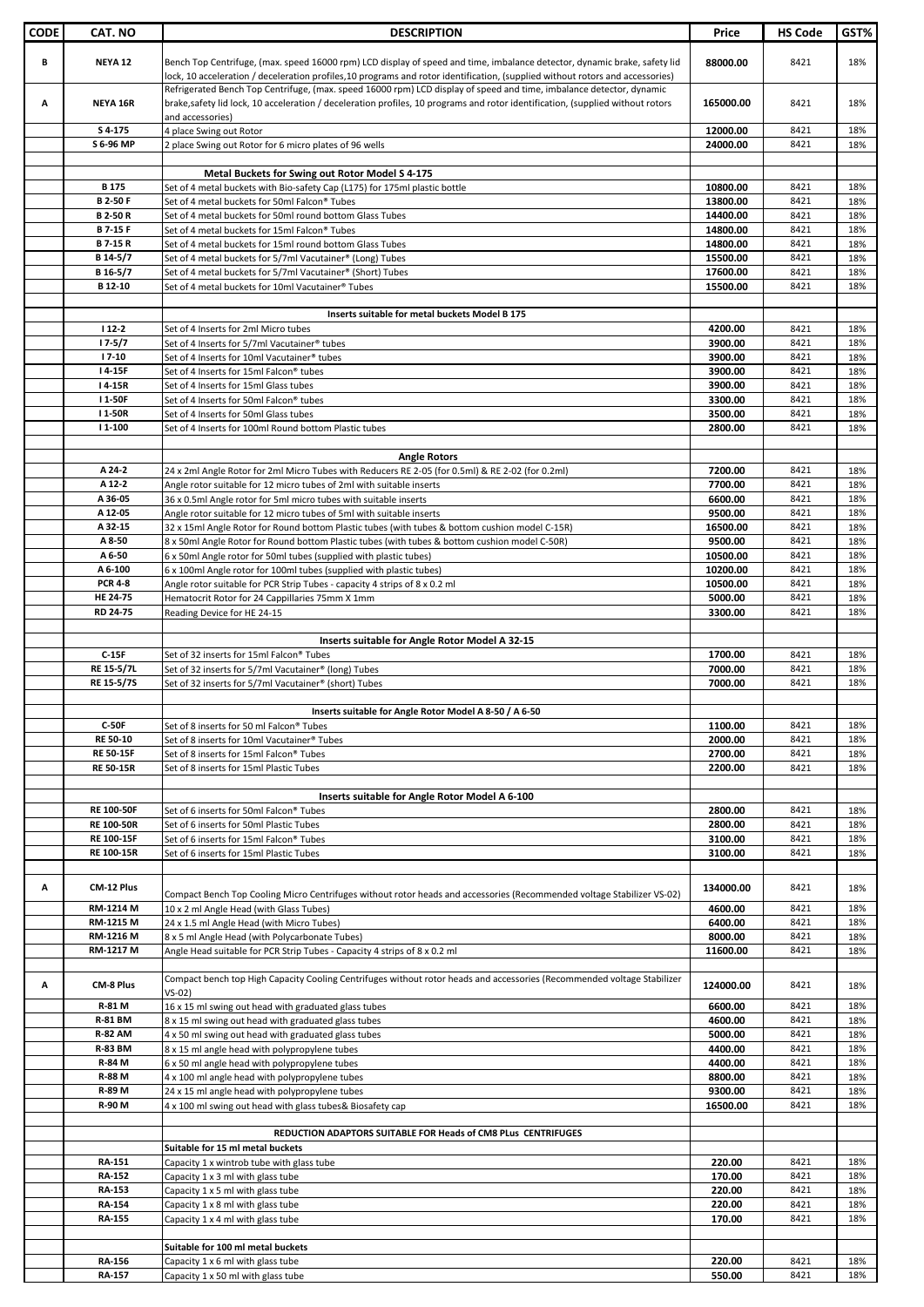| <b>CODE</b> | CAT. NO         | <b>DESCRIPTION</b>                                                                                                                                                                                                                                    | Price     | <b>HS Code</b> | GST% |
|-------------|-----------------|-------------------------------------------------------------------------------------------------------------------------------------------------------------------------------------------------------------------------------------------------------|-----------|----------------|------|
|             | <b>RA-158</b>   | Capacity 1 x 30 ml with glass tube                                                                                                                                                                                                                    | 550.00    | 8421           | 18%  |
|             | RA-160          | Capacity 1 x 15 ml with glass tube                                                                                                                                                                                                                    | 550.00    | 8421           | 18%  |
|             | RA-161          | Capacity 1 x 50 ml with glass tube (price each piece)                                                                                                                                                                                                 | 550.00    | 8421           | 18%  |
|             | RA-166          | Capacity 3 x 15 ml with plastic tubes                                                                                                                                                                                                                 | 550.00    | 8421           | 18%  |
|             |                 |                                                                                                                                                                                                                                                       |           |                |      |
|             |                 | Suitable for 50 ml metal buckets                                                                                                                                                                                                                      |           |                |      |
|             | RA-501          | Capacity 1 x 15 ml with glass tube for S 6 - 50/ A6-50                                                                                                                                                                                                | 350.00    | 8421           | 18%  |
|             | RA-502          | Capacity 1 x 30 ml with glass tube for S 6 - 50 /A6-50                                                                                                                                                                                                | 350.00    | 8421           | 18%  |
|             |                 |                                                                                                                                                                                                                                                       |           |                |      |
|             |                 | Suitable for Falcon tube                                                                                                                                                                                                                              |           |                |      |
|             | <b>RA-501 F</b> | Suitable for 50 ml metal buckets<br>Capacity 1 x 15 ml for Falcon tube (without tubes)                                                                                                                                                                | 350.00    | 8421           | 18%  |
|             | <b>RA-160 F</b> | Capacity 1 x 15 ml for Falcon tube (without tubes)                                                                                                                                                                                                    | 350.00    | 8421           | 18%  |
|             | <b>RA-161 F</b> | Capacity 1 x 50 ml for Falcon tube (without tubes)                                                                                                                                                                                                    | 350.00    | 8421           | 18%  |
|             |                 |                                                                                                                                                                                                                                                       |           |                |      |
|             |                 | <b>Suitable for Vacutainer Tubes</b>                                                                                                                                                                                                                  |           |                |      |
|             |                 | Suitable for 15 ml metal buckets                                                                                                                                                                                                                      |           |                |      |
|             | RA-162          | Capacity upto 5ml (75 mm long) Vacutainer Tubes (without tubes)                                                                                                                                                                                       | 220.00    | 8421           | 18%  |
|             | RA-163          | Capacity upto 6ml (100 mm long) Vacutainer Tubes (without tubes)                                                                                                                                                                                      | 220.00    | 8421           | 18%  |
|             |                 |                                                                                                                                                                                                                                                       |           |                |      |
|             | <b>RA-164</b>   | Suitable for 50 ml metal buckets                                                                                                                                                                                                                      |           | 8421           |      |
|             |                 | Capacity upto 10ml (100 mm long) Vacutainer Tubes without tube                                                                                                                                                                                        | 220.00    |                | 18%  |
|             |                 | Suitable for 100 ml metal buckets                                                                                                                                                                                                                     |           |                |      |
|             | RA-167          | Capacity 4 tubes up to 6ml (100mm long) Vacutainer Tubes (without tubes)                                                                                                                                                                              | 550.00    | 8421           | 18%  |
|             | RA-168          | Capacity 3 tubes up to 10ml (100mm long) Vacutainer Tubes (without tubes)                                                                                                                                                                             | 550.00    | 8421           | 18%  |
|             |                 |                                                                                                                                                                                                                                                       |           |                |      |
| C           | RM-02 PLUS      | MINI CENTRIFUGE max. speed 6000 rpm, supplied with 8 X 1.5 ml & PCR Strip Rotor (2 x 8 x 0.2 ml)                                                                                                                                                      | 8600.00   | 8421           | 18%  |
| C           | RM-03 PLUS      |                                                                                                                                                                                                                                                       | 46000.00  | 8421           | 18%  |
|             |                 | <b>MICRO CENTRIFUGE</b> max speed 15000 rpm, LCD Display supplied with 12x1.5 ml / 2.0 ml & PCR Strip Rotor (2 x 8 x 0.2 ml)                                                                                                                          |           |                |      |
|             |                 |                                                                                                                                                                                                                                                       |           |                |      |
| C           | R-12C Plus      | MICRO CENTRIFUGE max. speed 16000 RPM, with brushless induction motor, frequency drive, LED display of speed and time,<br>imbalance detector, dynamic brake, safety lid lock lock and rotor identification, (supplied without rotors and accessories) | 33000.00  | 8421           | 18%  |
|             | AR 24-75 HE     | Micro Hematocrite rotor to accomodate 24 capillaries of 75mm x 1mm                                                                                                                                                                                    | 4200.00   | 8421           | 18%  |
|             | AR 12-75 HE     | Micro Hematocrite rotor to accomodate 12 capillaries of QBC-II plus system                                                                                                                                                                            | 3500.00   | 8421           | 18%  |
|             | AR 8-5          | Angle rotor suitable for 8 micro tubes of 5ml with suitable inserts                                                                                                                                                                                   | 6600.00   | 8421           | 18%  |
|             | AR 12-2         | Angle rotor suitable for 12 micro tubes of 2ml with suitable inserts                                                                                                                                                                                  | 5800.00   | 8421           | 18%  |
|             | AR 24-2         | Angle rotor suitable for 24 micro tubes of 2ml with suitable inserts                                                                                                                                                                                  | 7200.00   | 8421           | 18%  |
|             | P 4-8           | Angle rotor suitable for PCR Strip Tubes - capacity 4 strips of 8 x 0.2 ml                                                                                                                                                                            | 11000.00  | 8421           | 18%  |
|             | RD 24-75        | Reading Device for AR 24-75 HE                                                                                                                                                                                                                        | 3300.00   | 8421           | 18%  |
|             | RM-1212         | Heparinised capillary tubes 75 mm long x 1 mm bore (Pack of 100 Nos.)                                                                                                                                                                                 | 200.00    | 8421           | 18%  |
|             |                 |                                                                                                                                                                                                                                                       |           |                |      |
| C           | <b>RM-12C</b>   | REVOLUTIONARY MICRO CENTRIFUGE with speed regulator, safety lid lock, digital speed meter & timer, but without heads &<br>accessories.                                                                                                                | 20400.00  | 8421           | 18%  |
|             | RM-1210         | Micro Hematocrite rotor to accommodate 24 capillaries of 75 mm x 1 mm                                                                                                                                                                                 | 3500.00   | 8421           | 18%  |
|             | RM-1211         | Micro Hematocrite rotor to accommodate 12 capillaries (QBC - II Plus)                                                                                                                                                                                 | 3500.00   | 8421           | 18%  |
|             | RM-1212         | Heparinised capillary tubes 75 mm long x 1 mm bore (Pack of 100 Nos.)                                                                                                                                                                                 | 200.00    | 8421           | 18%  |
|             | RM-1213         | Reading Device for RM-1210                                                                                                                                                                                                                            | 3800.00   | 8421           | 18%  |
|             | RM-1214         | 10 x 2 ml Angle Head (with Glass Tube) with Reduction Adaptors of 1 ml & 0.5 ml                                                                                                                                                                       | 3500.00   | 8421           | 18%  |
|             | RM-1215         | 24 x 1.5 ml Angle Head (With Tapered Bottom Polypropylene Tubes) with Reduction Adaptor of 1 ml & 0.4 ml                                                                                                                                              | 5000.00   | 8421           | 18%  |
|             | RM-1216         | 8 x 5 ml Angle Head (With Round Bottom Polypropylene Tubes) with Reduction Adaptor of 4 ml & 2 ml                                                                                                                                                     | 7300.00   | 8421           | 18%  |
|             | RM-1217         | Angle Head suitable for PCR strip tubes - Capacity 4 strips of 8 x 0.2ml                                                                                                                                                                              | 11600.00  | 8421           | 18%  |
|             |                 |                                                                                                                                                                                                                                                       |           |                |      |
|             |                 | <b>HEAVY DUTY REFRIGERATED CENTRIFUGE</b>                                                                                                                                                                                                             |           |                |      |
| Α           | KPR-70 Plus     | HEAVY DUTY MICRO PROCESSOR BASED REFRIGERATED CENTRIFUGE (Max Speed 4500 rpm) without rotor heads &                                                                                                                                                   | 730000.00 | 8421           | 18%  |
|             | K-731           | accessories (Recommended Voltage Stabilizer VS-06)<br>6 Place Wind Shield Swing Out head with set of 6 metal carriers each with a capacity 1000 ml                                                                                                    | 82000.00  | 8421           | 18%  |
|             | K-732           | 4 Place Wind Shield Swing Out head with set of 4 metal carriers each with a capacity 1000 ml                                                                                                                                                          | 68000.00  | 8421           | 18%  |
|             | K-905           | Angle rotor 6 x 500 ml with polypropylene bottles                                                                                                                                                                                                     | 59000.00  | 8421           | 18%  |
|             | K-906           | Angle rotor 8 x 250 ml with polypropylene tubes                                                                                                                                                                                                       | 44000.00  | 8421           | 18%  |
|             | K-907           | Angle rotor 12 x 100 ml with polypropylene tubes                                                                                                                                                                                                      | 42000.00  | 8421           | 18%  |
|             | K-908           | Angle rotor 16 x 50 ml with polypropylene tubes                                                                                                                                                                                                       | 44000.00  | 8421           | 18%  |
|             | K-909           | Angle rotor 36 x 25 ml with polypropylene tubes                                                                                                                                                                                                       | 44000.00  | 8421           | 18%  |
|             | K-910           | Angle rotor 72 x 15 ml with polypropylene tubes                                                                                                                                                                                                       | 46000.00  | 8421           | 18%  |
|             |                 |                                                                                                                                                                                                                                                       |           |                |      |
| В           |                 | <b>RESEARCH CENTRIFUGE</b><br>REVOLUTIONARY RESEARCH CENTRIFUGE, Max 6900 RPM / 7350 RCF without rotor heads and accessories                                                                                                                          | 53000.00  | 8421           |      |
|             | R-23            |                                                                                                                                                                                                                                                       |           |                | 18%  |
| В           | <b>PR-23</b>    | MICROPROCESSOR RESEARCH COMPUFUGE, Max 7000 RPM / 7560 RCF without rotor heads and accessories                                                                                                                                                        | 105000.00 | 8421           | 18%  |
|             |                 |                                                                                                                                                                                                                                                       |           |                |      |
| В           | $R-24$          | REVOLUTIONARY HIGH SPEED CENTRIFUGE, MAX 17300 RPM / 27440 RCF without rotor heads and accessories.                                                                                                                                                   | 55000.00  | 8421           | 18%  |
|             |                 |                                                                                                                                                                                                                                                       |           |                |      |
| В           | <b>PR-24</b>    | MICROPROCESSOR RESEARCH HIGH SPEED COMPUFUGE, MAX 20000 RPM / 37570 RCF without rotor heads and accessories                                                                                                                                           | 108000.00 | 8421           | 18%  |
|             |                 |                                                                                                                                                                                                                                                       |           |                |      |
|             |                 |                                                                                                                                                                                                                                                       |           |                |      |
|             |                 | REFRIGERATED CENTRIFUGE<br>HIGH VOLUME LOW SPEED TABLE TOP COOLING CENTRIFUGE Max 7000 RPM / 7560 RCF, LED display without rotor heads &                                                                                                              |           |                |      |
| Α           | C-23 Plus       | accessories (Recommended Voltage Stabilizer VS-03)                                                                                                                                                                                                    | 204000.00 | 8421           | 18%  |
|             |                 | HIGH VOLUME LOW SPEED TABLE TOP COOLING CENTRIFUGE Max 7000 RPM / 7400 RCF, LCD display without rotor heads &                                                                                                                                         |           |                |      |
| Α           | CPR-23 Plus     | accessories (Recommended Voltage Stabilizer VS-03)                                                                                                                                                                                                    | 286000.00 | 8421           | 18%  |
| Α           | C-24 Plus       | LOW VOLUME HIGH SPEED TABLE TOP COOLING CENTRIFUGE MAX 20000 RPM / 37570 RCF, LED display without rotor heads                                                                                                                                         | 200000.00 | 8421           | 18%  |
|             |                 | & accessories (Recommended Voltage Stabilizer VS-03)                                                                                                                                                                                                  |           |                |      |
| Α           | CPR-24 Plus     | LOW VOLUME HIGH SPEED TABLE TOP COOLING CENTRIFUGE, MAX 20000 RPM / 37570 RCF, LCD display without rotor heads                                                                                                                                        | 285000.00 | 8421           | 18%  |
|             |                 | & accessories (Recommended Voltage Stabilizer VS-03)<br>HIGH VOLUME HIGH SPEED FLOOR MODEL COOLING CENTRIFUGE MAX 20000 RPM / 37570 RCF, LED display, without rotor                                                                                   |           |                |      |
| Α           | C-30 Plus       | heads & accessories (Recommended Voltage Stabilizer VS-03)                                                                                                                                                                                            | 250000.00 | 8421           | 18%  |
|             |                 | HIGH VOLUME HIGH SPEED FLOOR MODEL COOLING CENTRIFUGE MAX 20000 RPM / 37570 RCF, LCD display without rotor                                                                                                                                            |           |                |      |
| А           | CPR-30 Plus     | heads & accessories (Recommended Voltage Stabilizer VS-03)                                                                                                                                                                                            | 308000.00 | 8421           | 18%  |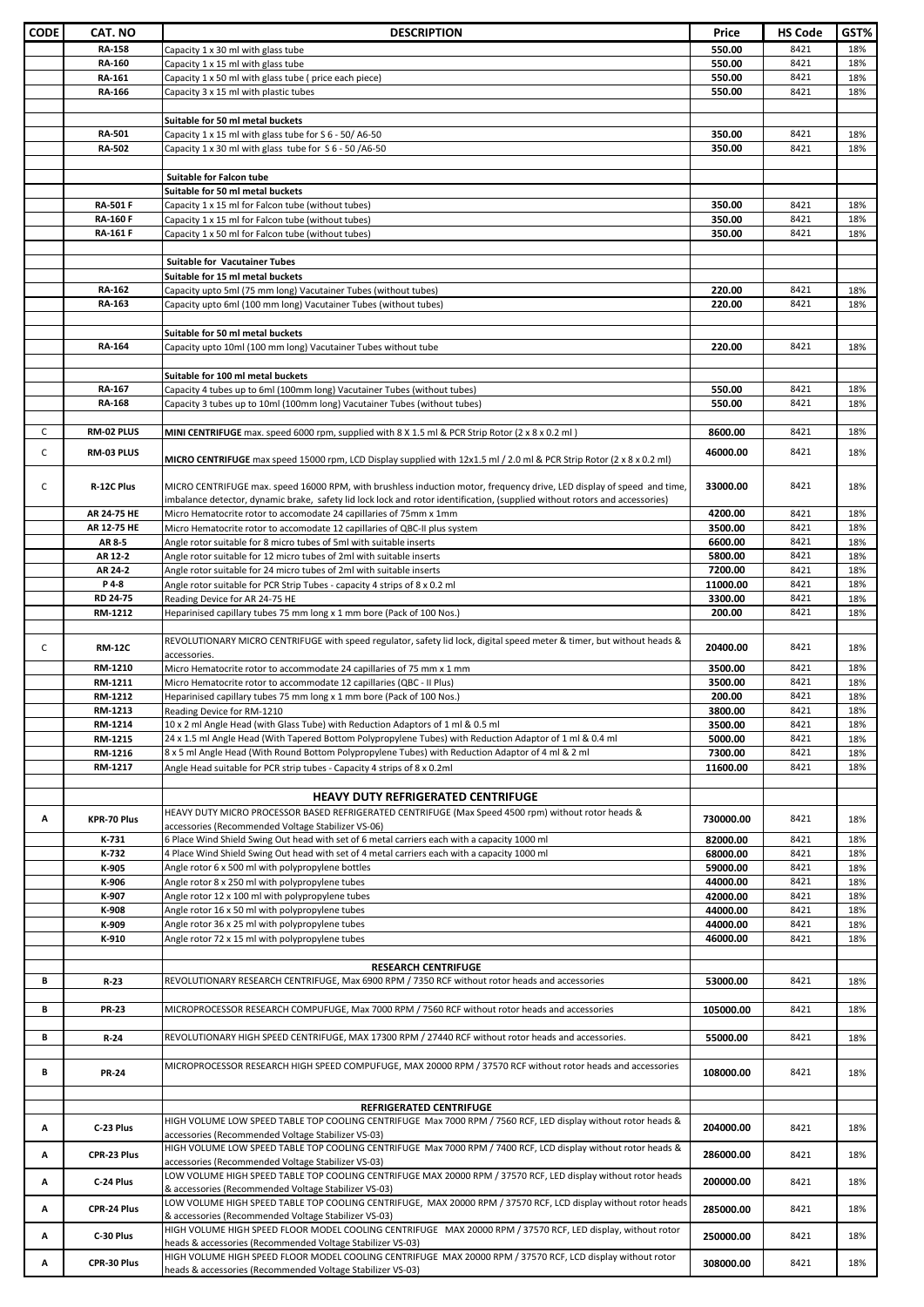| <b>CODE</b> | <b>CAT. NO</b>            | <b>DESCRIPTION</b>                                                                                                                                                                                          | Price                | <b>HS Code</b> | GST%       |
|-------------|---------------------------|-------------------------------------------------------------------------------------------------------------------------------------------------------------------------------------------------------------|----------------------|----------------|------------|
|             |                           |                                                                                                                                                                                                             |                      |                |            |
|             |                           | Rotor Heads & Accessories for Plus models of centrifuges                                                                                                                                                    |                      |                |            |
|             | R-230 M + R-231 M         | 4 Place Swing out Head with set of 4 metal carriers with capacity of 200 ML (Capacity 4 x 200 ML) with biosafety cap                                                                                        | 23000.00             | 8421           | 18%        |
|             | R-234 M                   | 4 Place Wind Shield Swing out Heads complete with metal carriers (Capacity 4 x 250 ML)                                                                                                                      | 25000.00             | 8421           | 18%        |
|             | R-235 M                   | 2 Place Wind Shield Swing out Heads complete with metal carriers (Capacity 8 x MICROTITER TRAYS)                                                                                                            | 23000.00             | 8421           | 18%        |
|             |                           | R-230 BM + R-233BM  4 Place Swing out Head with Set of 4 metal carriers with capacity of 27 x RIA Tubes [108 x 5 ML RIA (P. P. Tubes) ]                                                                     | 21500.00             | 8421           | 18%        |
|             | <b>R-246 AM</b>           | 4 Place Wind Shield Swing out Heads complete with metal carriers (Capacity 4 x 20 ML)                                                                                                                       | 19000.00             | 8421           | 18%        |
|             |                           | Swing Out Head Suitable for Falcon Tubes (Without Tubes)                                                                                                                                                    |                      |                |            |
|             | R-240 M                   | 4 Place Swing out Head with Metal carriers & Biosafety Cap (16X50 ml)                                                                                                                                       | 27500.00             | 8421           | 18%        |
|             | <b>R-240 AM</b>           | 4 Place Swing out Head with Metal carriers & Biosafety Cap (32X15 ml)                                                                                                                                       | 27500.00             | 8421           | 18%        |
|             |                           | REDUCTION ADAPTORS (WITH GLASS TUBES) SUITABLE FOR HEAD R-230 & R-231 AND R-230M+R-231M                                                                                                                     |                      |                |            |
|             | RA-2311                   | Each With Capacity of 1 x 100 ML (Capacity 4 x 100 ML)                                                                                                                                                      | 3000.00              | 8421           | 18%        |
|             | RA-2312                   | Each With Capacity of 1 x 50 ML (Capacity 4 x 50 ML)                                                                                                                                                        | 2000.00              | 8421           | 18%        |
|             | RA-2313                   | Each With Capacity of 3 x 30 ML (Capacity 12 x 30 ML)                                                                                                                                                       | 2200.00              | 8421           | 18%        |
|             | RA-2314<br>RA-2315        | Each With Capacity of 7 x 15 ML (Capacity 28 x 15 ML)<br>Each with capacity of 6 vacutainer tubes up to 4ml (100 mm long) (without tubes) (24 x up to 4 ml)                                                 | 3000.00<br>2500.00   | 8421<br>8421   | 18%<br>18% |
|             | RA-2316                   | Each with capacity of 5 vacutainer tubes up to 10ml (100 mm long) (without tubes) (20 x up to 10 ml)                                                                                                        | 2500.00              | 8421           | 18%        |
|             | RA-2317                   | Each with capacity of 6 vacutainer tubes up to 5 ml (75 mm long) (without tubes) (24 x upto 5 ml)                                                                                                           | 2500.00              | 8421           | 18%        |
|             |                           |                                                                                                                                                                                                             |                      |                |            |
|             |                           | REDUCTION ADAPTORS FOR SWING OUT HEAD (WITH GLASS TUBES) SUITABLE FOR HEAD R-234M                                                                                                                           |                      |                |            |
|             | RA-2341<br>RA-2342        | Each With Capacity of 1 x 50 ML (Capacity 4 x 50 ML)<br>Each With Capacity of 3 x 25 ML (Capacity 12 x 25 ML)                                                                                               | 2400.00<br>3700.00   | 8421<br>8421   | 18%<br>18% |
|             | RA-2343                   | Each With Capacity of 5 x 15 ML (Capacity 20 x 15 ML)                                                                                                                                                       | 4100.00              | 8421           | 18%        |
|             | RA-2344                   | Each With Capacity of 13 x 5 ML (Capacity 52 x 5 ML)                                                                                                                                                        | 4800.00              | 8421           | 18%        |
|             |                           |                                                                                                                                                                                                             |                      |                |            |
|             | <b>R-236M</b>             | ANGLE HEADS (WITH POLYPROPYLENE TUBES)<br>Complete with Polypropylene Tubes (Capacity 6 x 200 ML)                                                                                                           | 33000.00             | 8421           | 18%        |
|             | R-237M                    | Complete with Polypropylene Tubes (Capacity 8 x 100 ML)                                                                                                                                                     | 24000.00             | 8421           | 18%        |
|             | <b>R-238M</b>             | Complete with Polypropylene Tubes (Capacity 12 x 50 ML)                                                                                                                                                     | 23000.00             | 8421           | 18%        |
|             | R-239M                    | Complete with Polypropylene Tubes (Capacity 36 x 15 ML)                                                                                                                                                     | 26000.00             | 8421           | 18%        |
|             | R-241M<br>R-243M          | Complete with Polypropylene Tubes (Capacity 4 x 100 ML)<br>Complete with Polypropylene Tubes (Capacity 8 x 25 ML)                                                                                           | 23000.00<br>19500.00 | 8421<br>8421   | 18%<br>18% |
|             | R-244M                    | Complete with Polypropylene Tubes (Capacity 12 x 15 ML)                                                                                                                                                     | 19500.00             | 8421           | 18%        |
|             | R-247M                    | Complete with Polypropylene Tubes (Capacity 8 x 50 ML)                                                                                                                                                      | 23000.00             | 8421           | 18%        |
|             | R-248M                    | Complete with Polypropylene Tubes (Capacity 24 x 1.5 ML)                                                                                                                                                    | 14500.00             | 8421           | 18%        |
|             | R-249M                    | Angle Head suitable for PCR strip tubes - Capacity 6 strips of 8 x 0.2ml                                                                                                                                    | 18000.00             | 8421           | 18%        |
|             |                           | ANGLE HEAD SUITABLE FOR FAL CONTUBES (Without Tubes)                                                                                                                                                        |                      |                |            |
|             | <b>R-238 MF</b>           | 12 x 50 ml Angle Head suitable for Falcon Tubes                                                                                                                                                             | 23000.00             | 8421           | 18%        |
|             | R-239 MF                  | 24 x 15 ml Angle Head suitable for Falcon Tubes                                                                                                                                                             | 26000.00             | 8421           | 18%        |
|             | <b>R-244 MF</b>           | 12 x 15 ml Angle Head suitable for Falcon Tubes                                                                                                                                                             | 18000.00             | 8421           | 18%        |
|             | <b>R-247 MF</b>           | 08 x 50 ml Angle Head suitable for Falcon Tubes                                                                                                                                                             | 21500.00             | 8421           | 18%        |
|             |                           | <b>SWING OUT HEADS (WITH GLASS TUBES)</b>                                                                                                                                                                   |                      |                |            |
|             |                           |                                                                                                                                                                                                             |                      |                |            |
|             | R-230                     | 4 Place Swing out Head                                                                                                                                                                                      | 21500.00             | 8421           | 18%        |
|             | R-231<br>R-230 A          | Set of 4 metal carriers for R-230 each with capacity of 200 ML (Capacity 4 x 200 ML) with biosafety cap<br>2 Place Wind Shield Swing out Heads complete with metal carriers (Capacity 2 x MICROTITER TRAYS) | 16500.00             | 8421<br>8421   | 18%<br>18% |
|             |                           |                                                                                                                                                                                                             |                      |                |            |
|             |                           |                                                                                                                                                                                                             |                      |                |            |
|             | R-230 B                   | 4 Place Swing out Head                                                                                                                                                                                      | 21000.00             | 8421           | 18%        |
|             | R-233 B<br>R-246 A        | Set of 4 metal carriers for R-230 B each with capacity of 27 x RIA Tubes [108 x 5 ML RIA (P. P. Tubes)]<br>4 Place Wind Shield Swing out Heads complete with metal carriers (Capacity 4 x 20 ML)            | 17600.00             | 8421<br>8421   | 18%<br>18% |
|             |                           |                                                                                                                                                                                                             |                      |                |            |
|             |                           | Set of 4 Reduction Adaptors for swing out head model R-230+R-231                                                                                                                                            |                      |                |            |
|             | RA-2311                   | Each With Capacity of 1 x 100 ML (Capacity 4 x 100 ML)                                                                                                                                                      | 3000.00              | 8421           | 18%        |
|             | <b>RA-2312</b><br>RA-2313 | Each With Capacity of 1 x 50 ML (Capacity 4 x 50 ML)<br>Each With Capacity of 3 x 30 ML (Capacity 12 x 30 ML)                                                                                               | 2000.00<br>2200.00   | 8421<br>8421   | 18%<br>18% |
|             | RA-2314                   | Each With Capacity of 7 x 15 ML (Capacity 28 x 15 ML)                                                                                                                                                       | 3000.00              | 8421           | 18%        |
|             | RA-2315                   | Each with capacity of 6 vacutainer tubes up to 4ml (100 mm long) (without tubes) (24 x up to 4 ml)                                                                                                          | 2500.00              | 8421           | 18%        |
|             | RA-2316                   | Each with capacity of 5 vacutainer tubes up to 10ml (100 mm long) (without tubes) (20 x up to 10 ml)                                                                                                        | 2500.00              | 8421           | 18%        |
|             | RA-2317                   | Each with capacity of 6 vacutainer tubes up to 5 ml (75 mm long) (without tubes) (24 x upto 5 ml)                                                                                                           | 2500.00              | 8421           | 18%        |
|             |                           | Set of 4 Reduction Adaptors for swing out head model R-234                                                                                                                                                  |                      |                |            |
|             | RA-2341                   | Each With Capacity of 1 x 50 ML (Capacity 4 x 50 ML)                                                                                                                                                        | 2400.00              | 8421           | 18%        |
|             | RA-2342                   | Each With Capacity of 3 x 25 ML (Capacity 12 x 25 ML)                                                                                                                                                       | 3700.00              | 8421           | 18%        |
|             | RA-2343<br>RA-2344        | Each With Capacity of 5 x 15 ML (Capacity 20 x 15 ML)<br>Each With Capacity of 13 x 5 ML (Capacity 52 x 5 ML)                                                                                               | 4100.00<br>4800.00   | 8421<br>8421   | 18%<br>18% |
|             |                           |                                                                                                                                                                                                             |                      |                |            |
|             |                           | ANGLE HEADS (WITH POLYPROPYLENE TUBES)                                                                                                                                                                      |                      |                |            |
|             | R-236                     | Complete with Polypropylene Tubes (Capacity 6 x 200 ML)                                                                                                                                                     | 32000.00             | 8421           | 18%        |
|             | R-237<br>R-238            | Complete with Polypropylene Tubes (Capacity 8 x 100 ML)<br>Complete with Polypropylene Tubes (Capacity 12 x 50 ML)                                                                                          | 23000.00<br>22000.00 | 8421<br>8421   | 18%<br>18% |
|             | R-239                     | Complete with Polypropylene Tubes (Capacity 36 x 15 ML)                                                                                                                                                     | 25000.00             | 8421           | 18%        |
|             | R-241                     | Complete with Polypropylene Tubes (Capacity 4 x 100 ML)                                                                                                                                                     | 22000.00             | 8421           | 18%        |
|             | R-242                     | Complete with Polypropylene Tubes (Capacity 6 x 50 ML)                                                                                                                                                      | 17500.00             | 8421           | 18%        |
|             | R-243<br>R-243 A          | Complete with Polypropylene Tubes (Capacity 8 x 25 ML)                                                                                                                                                      | 17500.00<br>17500.00 | 8421<br>8421   | 18%<br>18% |
|             | R-244                     | Complete with Polypropylene Tubes (Capacity 6 x 25 ML)<br>Complete with Polypropylene Tubes (Capacity 12 x 15 ML)                                                                                           | 17500.00             | 8421           | 18%        |
|             | R-244 A                   | Complete with Polypropylene Tubes (Capacity 8 x 15 ML)                                                                                                                                                      | 17500.00             | 8421           | 18%        |
|             | R-247                     | Complete with Polypropylene Tubes (Capacity 8 x 50 ML)                                                                                                                                                      | 22000.00             | 8421           | 18%        |
|             | R-248<br>R-249            | Complete with Polypropylene Tubes (Capacity 24 x 1.5 ML)                                                                                                                                                    | 13000.00<br>16500.00 | 8421<br>8421   | 18%<br>18% |
|             |                           | Angle Head suitable for PCR strip tubes - Capacity 6 strips of 8 x 0.2ml                                                                                                                                    |                      |                |            |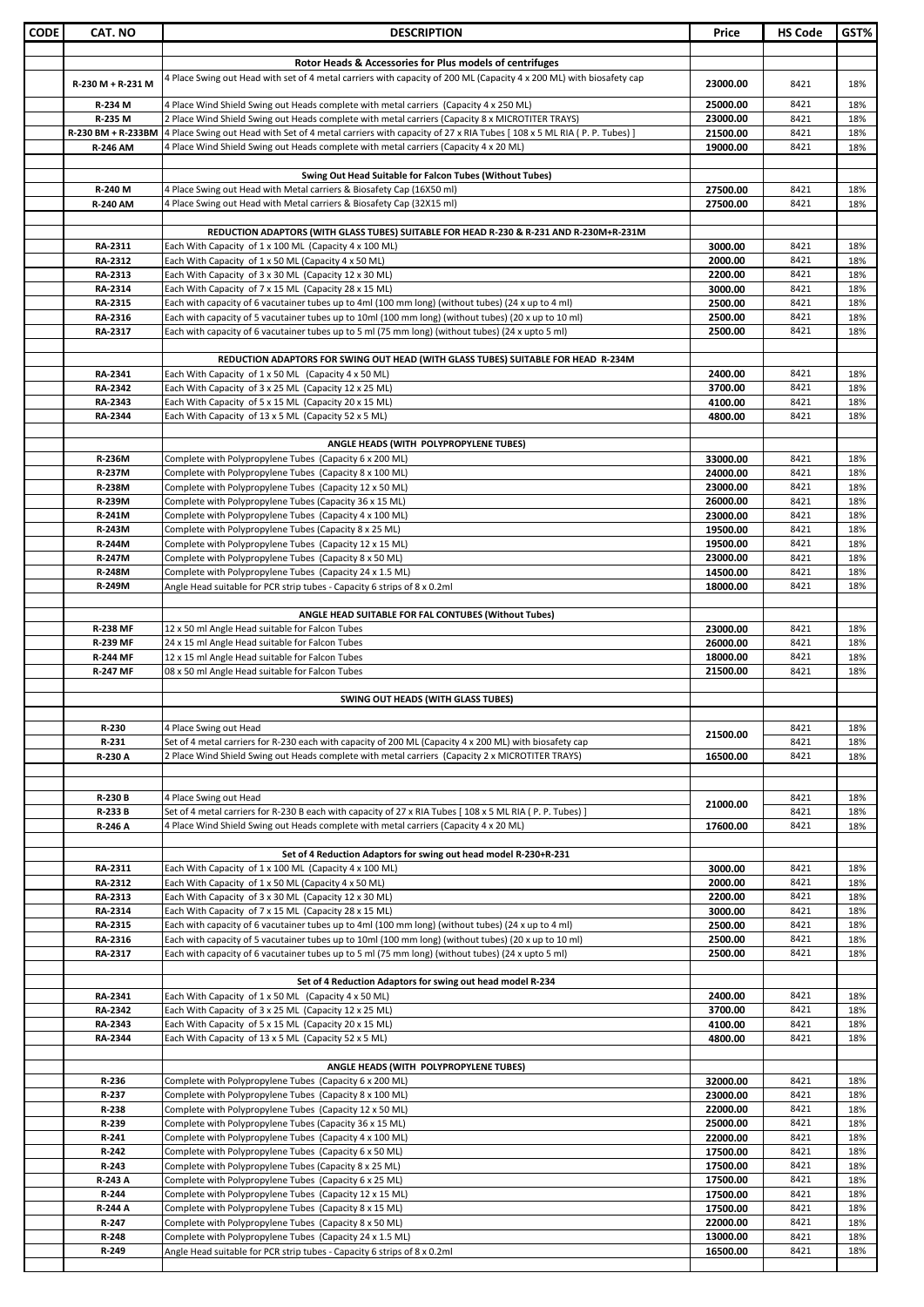| CODE | CAT. NO               | <b>DESCRIPTION</b>                                                                                                                                                        | Price     | <b>HS Code</b> | GST% |
|------|-----------------------|---------------------------------------------------------------------------------------------------------------------------------------------------------------------------|-----------|----------------|------|
|      |                       |                                                                                                                                                                           |           |                |      |
|      |                       | Angle Head suitable for Falcon Tubes (Without Tubes)                                                                                                                      |           |                |      |
|      | R-238 F               | 12 x 50 ml Angle Head suitable for Falcon Tubes                                                                                                                           | 22000.00  | 8421           | 18%  |
|      | R-239 F               | 24 x 15 ml Angle Head suitable for Falcon Tubes                                                                                                                           | 25000.00  | 8421           | 18%  |
|      | R-244 F               | 12 x 15 ml Angle Head suitable for Falcon Tubes                                                                                                                           | 16500.00  | 8421           | 18%  |
|      | R-247 F               | 08 x 50 ml Angle Head suitable for Falcon Tubes                                                                                                                           | 19000.00  | 8421           | 18%  |
|      |                       |                                                                                                                                                                           |           |                |      |
|      |                       | CO <sub>2</sub> INCUBATORS                                                                                                                                                |           |                |      |
| Α    | RCO-80 Plus           | CO <sub>2</sub> Incubator, 80 Liters capacity with Infrared Sensor, SS Chamber, PID Temperature control System with LCD Display                                           | 230000.00 | 8419           | 18%  |
| А    | RCO-150 Plus          | CO <sub>2</sub> Incubator, 80 Liters capacity with Infrared Sensor, SS Chamber, PID Temperature control System with LCD Display                                           | 310000.00 | 8419           | 18%  |
|      |                       |                                                                                                                                                                           |           |                |      |
|      |                       | <b>COOLING INCUBATORS</b>                                                                                                                                                 |           |                |      |
| Α    | CI-6 Plus LED         | Capacity 200 liters, Temperature range 5°C to 60°C with LED Display (Recommended Voltage Stabilizer VS-02)                                                                | 134000.00 | 8419           | 18%  |
| A    | CI-10 Plus LED        | Capacity 280 liters, Temperature range 5°C to 60°C with LED Display (Recommended Voltage Stabilizer VS-02)                                                                | 140000.00 | 8419           | 18%  |
| A    | CI-12 Plus LED        |                                                                                                                                                                           | 147000.00 | 8419           | 18%  |
| A    |                       | Capacity 370 liters, Temperature range 5°C to 60°C with LED Display (Recommended Voltage Stabilizer VS-03)                                                                |           |                |      |
|      | CI-16 Plus LED        | Capacity 450 liters, Temperature range 5°C to 60°C with LED Display (Recommended Voltage Stabilizer VS-03)                                                                | 167000.00 | 8419           | 18%  |
| A    | CI-19 Plus LED        | Capacity 540 liters, Temperature range 5°C to 60°C with LED Display (Recommended Voltage Stabilizer VS-03)                                                                | 178000.00 | 8419           | 18%  |
| А    | CI-28 Plus LED        | Capacity 800 liters, Temperature range 5°C to 60°C with LED Display (Recommended Voltage Stabilizer VS-06)                                                                | 276000.00 | 8419           | 18%  |
| A    | CI-35 Plus LED        | Capacity 1000 liters, Temperature range 5°C to 60°C with LED Display (Recommended Voltage Stabilizer VS-06)                                                               | 308000.00 | 8419           | 18%  |
|      |                       |                                                                                                                                                                           |           |                |      |
| Α    | CI-6 Plus LCD         | (Capacity 200 liters, Temperature range 5°C to 60°C with LCD Display (Recommended Voltage Stabilizer VS-02                                                                | 154000.00 | 8419           | 18%  |
| A    | CI-10 Plus LCD        | Capacity 280 liters, Temperature range 5°C to 60°C with LCD Display (Recommended Voltage Stabilizer VS-02)                                                                | 161000.00 | 8419           | 18%  |
| A    | CI-12 Plus LCD        | Capacity 370 liters, Temperature range 5°C to 60°C with LCD Display (Recommended Voltage Stabilizer VS-03)                                                                | 167000.00 | 8419           | 18%  |
| A    | CI-16 Plus LCD        | Capacity 450 liters, Temperature range 5°C to 60°C with LCD Display (Recommended Voltage Stabilizer VS-03)                                                                | 186000.00 | 8419           | 18%  |
| A    | CI-19 Plus LCD        | Capacity 540 liters, Temperature range 5°C to 60°C with LCD Display (Recommended Voltage Stabilizer VS-03)                                                                | 197000.00 | 8419           | 18%  |
| Α    | CI-28 Plus LCD        | Capacity 800 liters, Temperature range 5°C to 60°C with LCD Display (Recommended Voltage Stabilizer VS-06)                                                                | 295000.00 | 8419           | 18%  |
| Α    | CI-35 Plus LCD        | Capacity 1000 liters, Temperature range 5°C to 60°C with LCD Display (Recommended Voltage Stabilizer VS-06)                                                               | 328000.00 | 8419           | 18%  |
|      |                       |                                                                                                                                                                           |           |                |      |
|      | CI-6 Plus TFT         |                                                                                                                                                                           |           | 8419           | 18%  |
| Α    |                       | Capacity 200 liters, Temperature range 5°C to 60°C with Touch screen Display(Recommended Voltage Stabilizer VS-02)                                                        | 181000.00 |                |      |
| А    | CI-10 Plus TFT        | Capacity 280 liters, Temperature range 5°C to 60°C with Touch screen Display (Recommended Voltage Stabilizer VS-02)                                                       | 188000.00 | 8419           | 18%  |
| Α    | CI-12 Plus TFT        | Capacity 370 liters, Temperature range 5°C to 60°C with Touch screen Display (Recommended Voltage Stabilizer VS-03)                                                       | 194000.00 | 8419           | 18%  |
| A    | CI-16 Plus TFT        | Capacity 450 liters, Temperature range 5°C to 60°C with Touch screen Display (Recommended Voltage Stabilizer VS-03)                                                       | 214000.00 | 8419           | 18%  |
| A    | CI-19 Plus TFT        | Capacity 540 liters, Temperature range 5°C to 60°C with Touch screen Display (Recommended Voltage Stabilizer VS-03)                                                       | 224000.00 | 8419           | 18%  |
| Α    | CI-28 Plus TFT        | Capacity 800 liters, Temperature range 5°C to 60°C with Touch screen Display (Recommended Voltage Stabilizer VS-06)                                                       | 324000.00 | 8419           | 18%  |
| А    | CI-35 Plus TFT        | Capacity 1000 liters, Temperature range 5°C to 60°C with Touch screen Display (Recommended Voltage Stabilizer VS-06)                                                      | 356000.00 | 8419           | 18%  |
|      |                       |                                                                                                                                                                           |           |                |      |
|      |                       | <b>COOLING INCUBATORS</b>                                                                                                                                                 |           |                |      |
| Α    | $CI-3S$               | 3 Cubic Ft. Temp. 5°C to 60°C inner chamber of Stainless steel (Recommended Voltage Stabilizer VS-01)                                                                     | 88000.00  | 8419           | 18%  |
| Α    | CI-6S                 | 6 Cubic Ft. Temp. 5°C to 60°C inner chamber of Stainless steel (Recommended Voltage Stabilizer VS-02)                                                                     | 104000.00 | 8419           | 18%  |
| Α    | <b>CI-10S</b>         |                                                                                                                                                                           |           | 8419           | 18%  |
|      |                       | 10 Cubic Ft. Temp. 5°C to 60°C inner chamber of Stainless steel (Recommended Voltage Stabilizer VS-02)                                                                    | 118000.00 |                |      |
|      |                       |                                                                                                                                                                           |           |                |      |
|      |                       | <b>COLD CABINETS</b>                                                                                                                                                      |           |                |      |
| Α    | CC-6 Plus LED         | Capacity 200 liters, Temperature range 2°C to 12°C with LED Display (Recommended Voltage Stabilizer VS-02)                                                                | 133000.00 | 8418           | 18%  |
| A    | CC-10 Plus LED        | Capacity 280 liters, Temperature range 2°C to 12°C with LED Display (Recommended Voltage Stabilizer VS-02)                                                                | 139000.00 | 8418           | 18%  |
| A    | CC-12 Plus LED        | Capacity 370 liters, Temperature range 2°C to 12°C with LED Display (Recommended Voltage Stabilizer VS-02)                                                                | 145000.00 | 8418           | 18%  |
| A    | CC-16 Plus LED        | Capacity 450 liters, Temperature range 2°C to 12°C with LED Display (Recommended Voltage Stabilizer VS-03)                                                                | 165000.00 | 8418           | 18%  |
| A    | CC-19 Plus LED        | Capacity 540 liters, Temperature range 2°C to 12°C with LED Display (Recommended Voltage Stabilizer VS-03)                                                                | 182000.00 | 8418           | 18%  |
| Α    | CC-28 Plus LED        | Capacity 800 liters, Temperature range 2°C to 12°C with LED Display (Recommended Voltage Stabilizer VS-06)                                                                | 272000.00 | 8418           | 18%  |
| A    | CC-35 Plus LED        | Capacity 1000 liters, Temperature range 2°C to 12°C with LED Display (Recommended Voltage Stabilizer VS-06)                                                               | 303000.00 | 8418           | 18%  |
|      |                       |                                                                                                                                                                           |           |                |      |
| A    | CC-6 Plus LCD         | Capacity 200 liters, Temperature range 2°C to 12°C with LCD Display (Recommended Voltage Stabilizer VS-02)                                                                | 152000.00 | 8418           | 18%  |
| Α    | CC-10 Plus LCD        | Capacity 280 liters, Temperature range 2°C to 12°C with LCD Display (Recommended Voltage Stabilizer VS-02)                                                                | 159000.00 | 8418           | 18%  |
|      |                       |                                                                                                                                                                           |           |                | 18%  |
| Α    | CC-12 Plus LCD        | Capacity 370 liters, Temperature range 2°C to 12°C with LCD Display (Recommended Voltage Stabilizer VS-02)                                                                | 165000.00 | 8418           |      |
| А    | CC-16 Plus LCD        | Capacity 450 liters, Temperature range 2°C to 12°C with LCD Display (Recommended Voltage Stabilizer VS-03)                                                                | 185000.00 | 8418           | 18%  |
| Α    | CC-19 Plus LCD        | Capacity 540 liters, Temperature range 2°C to 12°C with LCD Display (Recommended Voltage Stabilizer VS-03)                                                                | 202000.00 | 8418           | 18%  |
| Α    | CC-28 Plus LCD        | Capacity 800 liters, Temperature range 2°C to 12°C with LCD Display (Recommended Voltage Stabilizer VS-06)                                                                | 292000.00 | 8418           | 18%  |
| Α    | CC-35 Plus LCD        | Capacity 1000 liters, Temperature range 2°C to 12°C with LCD Display (Recommended Voltage Stabilizer VS-06)                                                               | 324000.00 | 8418           | 18%  |
|      |                       |                                                                                                                                                                           |           |                |      |
| А    | CC-6 Plus TFT         | Capacity 200 liters, Temperature range 2°C to 12°C with Touch screen Display (Recommended Voltage Stabilizer VS-02)                                                       | 180000.00 | 8418           | 18%  |
| Α    | <b>CC-10 Plus TFT</b> | Capacity 280 liters, Temperature range 2°C to 12°C with Touch screen Display (Recommended Voltage Stabilizer VS-02)                                                       | 186000.00 | 8418           | 18%  |
| Α    | CC-12 Plus TFT        | Capacity 370 liters, Temperature range 2°C to 12°C with Touch screen Display (Recommended Voltage Stabilizer VS-02)                                                       | 193000.00 | 8418           | 18%  |
| Α    | CC-16 Plus TFT        | Capacity 450 liters, Temperature range 2°C to 12°C with Touch screen Display (Recommended Voltage Stabilizer VS-03)                                                       | 212000.00 | 8418           | 18%  |
| Α    | CC-19 Plus TFT        | Capacity 540 liters, Temperature range 2°C to 12°C with Touch screen Display (Recommended Voltage Stabilizer VS-03)                                                       | 229000.00 | 8418           | 18%  |
| Α    | <b>CC-28 Plus TFT</b> | Capacity 800 liters, Temperature range 2°C to 12°C with Touch screen Display (Recommended Voltage Stabilizer VS-06)                                                       | 318000.00 | 8418           | 18%  |
| Α    | CC-35 Plus TFT        | Capacity 1000 liters, Temperature range 2°C to 12°C with Touch screen Display (Recommended Voltage Stabilizer VS-06)                                                      | 350000.00 | 8418           | 18%  |
|      |                       |                                                                                                                                                                           |           |                |      |
|      |                       | <b>LABORATORY REFRIGERATORS</b>                                                                                                                                           |           |                |      |
| Α    | <b>RLR-200</b>        | 200 Liters capacity, Plastic inner chamber & outer body of G.I, temperature range 1°C to 10°C                                                                             | 49000.00  | 8418           | 18%  |
| Α    | <b>RLR-300</b>        | 300 Liters capacity, Plastic inner chamber & outer body of G.I, temperature range 1°C to 10°C                                                                             | 59000.00  | 8418           | 18%  |
| Α    | <b>RLR-400</b>        | 400 Liters capacity, Plastic inner chamber & outer body of G.I, temperature range 1°C to 10°C                                                                             | 70000.00  | 8418           |      |
|      |                       |                                                                                                                                                                           |           |                | 18%  |
|      |                       |                                                                                                                                                                           |           |                |      |
|      |                       | <b>STABILITY CHAMBERS</b>                                                                                                                                                 |           |                |      |
| А    | SC-6 Plus LCD         | Capacity 200 liters, Temp. 10°C to 60°C, Humidity 40% to 95% RH, Inner Chamber of SS 316, Outer Body of SS 304 with LCD Display                                           | 239000.00 | 8419           | 18%  |
|      |                       | (Recommended Voltage Stabilizer VS-04)<br>Capacity 280 liters, Temp. 10°C to 60°C, Humidity 40% to 95% RH, Inner Chamber of SS 316, Outer Body of SS 304 with LCD Display |           |                |      |
| Α    | SC-10 Plus LCD        | (Recommended Voltage Stabilizer VS-04)                                                                                                                                    | 252000.00 | 8419           | 18%  |
|      |                       | Capacity 370 liters, Temp. 10°C to 60°C, Humidity 40% to 95% RH, Inner Chamber of SS 316, Outer Body of SS 304 with LCD Display                                           |           |                |      |
| А    | SC-12 Plus LCD        | (Recommended Voltage Stabilizer VS-04)                                                                                                                                    | 265000.00 | 8419           | 18%  |
|      |                       | Capacity 450 liters, Temp. 10°C to 60°C, Humidity 40% to 95% RH, Inner Chamber of SS 316, Outer Body of SS 304 with LCD Display                                           |           |                |      |
| Α    | SC-16 Plus LCD        | (Recommended Voltage Stabilizer VS-04)                                                                                                                                    | 298000.00 | 8419           | 18%  |
|      |                       | Capacity 540 liters, Temp. 10°C to 60°C, Humidity 40% to 95% RH, Inner Chamber of SS 316, Outer Body of SS 304 with LCD Display                                           |           |                |      |
| Α    | SC-19 Plus LCD        | (Recommended Voltage Stabilizer VS-04)                                                                                                                                    | 303000.00 | 8419           | 18%  |
|      |                       | Capacity 800 liters, Temp. 10°C to 60°C, Humidity 40% to 95% RH, Inner Chamber of SS 316, Outer Body of SS 304 with LCD Display                                           |           |                |      |
| А    | SC-28 Plus LCD        | (Recommended Voltage Stabilizer VS-07)                                                                                                                                    | 423000.00 | 8419           | 18%  |
|      |                       | Capacity 1000 liters, Temp. 10°C to 60°C, Humidity 40% to 95% RH, Inner Chamber of SS 316, Outer Body of SS 304 with LCD                                                  |           |                |      |
| Α    | SC-35 Plus LCD        | Display (Recommended Voltage Stabilizer VS-07)                                                                                                                            | 450000.00 | 8419           | 18%  |
|      |                       |                                                                                                                                                                           |           |                |      |
|      |                       | Capacity 200 liters, Temp. 10°C to 60°C, Humidity 40% to 95% RH, Inner Chamber of SS 316, Outer Body of SS 304 with Touch                                                 |           | 8419           |      |
| А    | SC-6 Plus TFT         | screen Display (Recommended Voltage Stabilizer VS-04)                                                                                                                     | 265000.00 |                | 18%  |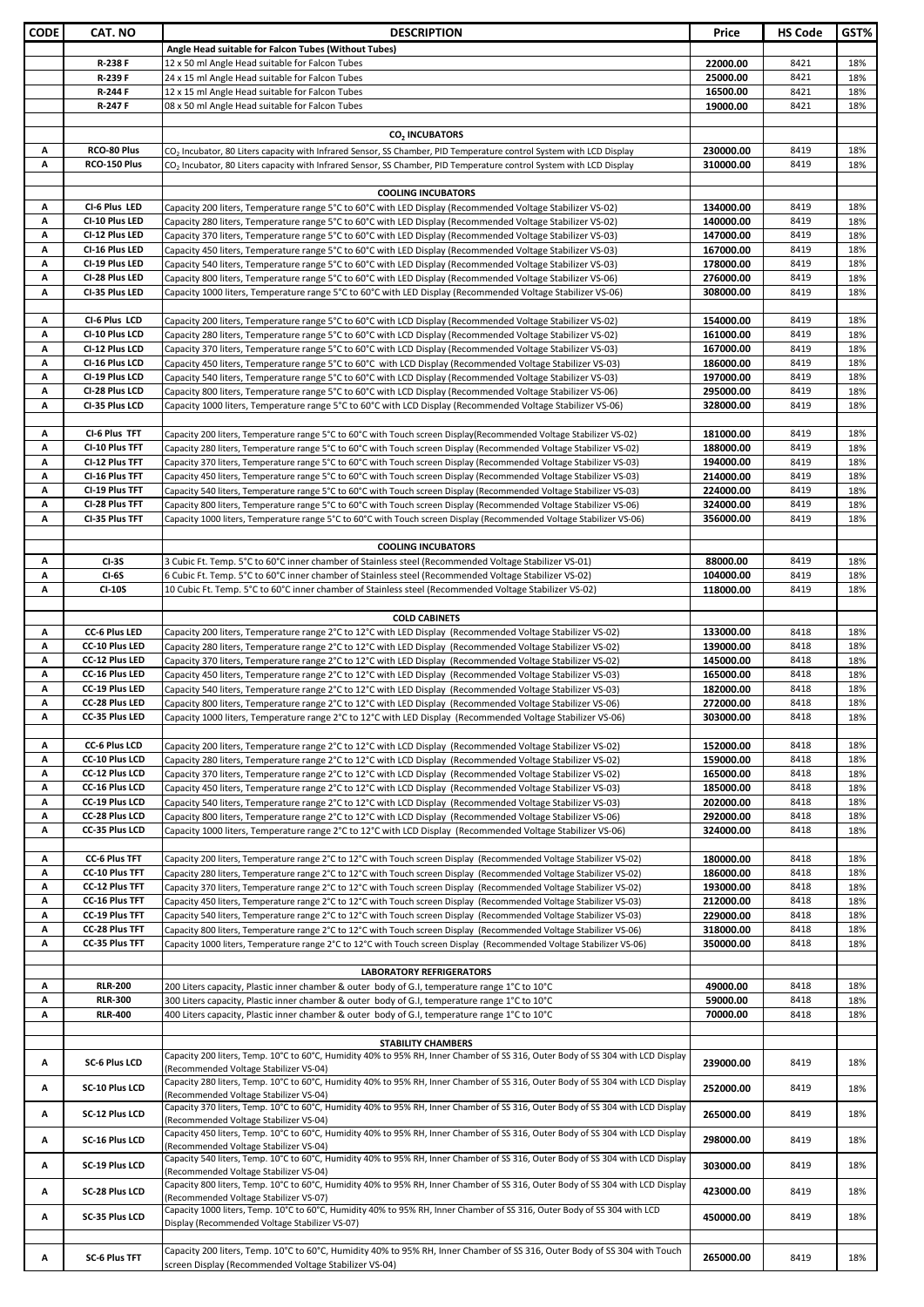| <b>CODE</b> | <b>CAT. NO</b>                         | <b>DESCRIPTION</b>                                                                                                                                                                                                                     | Price                  | <b>HS Code</b> | GST%       |
|-------------|----------------------------------------|----------------------------------------------------------------------------------------------------------------------------------------------------------------------------------------------------------------------------------------|------------------------|----------------|------------|
| Α           | SC-10 Plus TFT                         | Capacity 280 liters, Temp. 10°C to 60°C, Humidity 40% to 95% RH, Inner Chamber of SS 316, Outer Body of SS 304 with Touch                                                                                                              | 279000.00              | 8419           | 18%        |
|             |                                        | screen Display (Recommended Voltage Stabilizer VS-04)<br>Capacity 370 liters, Temp. 10°C to 60°C, Humidity 40% to 95% RH, Inner Chamber of SS 316, Outer Body of SS 304 with Touch                                                     |                        |                |            |
| Α           | SC-12 Plus TFT                         | screen Display (Recommended Voltage Stabilizer VS-04)                                                                                                                                                                                  | 292000.00              | 8419           | 18%        |
| Α           | SC-16 Plus TFT                         | Capacity 450 liters, Temp. 10°C to 60°C, Humidity 40% to 95% RH, Inner Chamber of SS 316, Outer Body of SS 304 with Touch                                                                                                              | 326000.00              | 8419           | 18%        |
|             |                                        | screen Display (Recommended Voltage Stabilizer VS-04)<br>Capacity 540 liters, Temp. 10°C to 60°C, Humidity 40% to 95% RH, Inner Chamber of SS 316, Outer Body of SS 304 with Touch                                                     |                        |                |            |
| Α           | SC-19 Plus TFT                         | screen Display (Recommended Voltage Stabilizer VS-04)                                                                                                                                                                                  | 331000.00              | 8419           | 18%        |
| Α           | SC-28 Plus TFT                         | Capacity 800 liters, Temp. 10°C to 60°C, Humidity 40% to 95% RH, Inner Chamber of SS 316, Outer Body of SS 304 with Touch                                                                                                              | 450000.00              | 8419           | 18%        |
|             |                                        | screen Display (Recommended Voltage Stabilizer VS-07)<br>Capacity 1000 liters, Temp. 10°C to 60°C, Humidity 40% to 95% RH, Inner Chamber of SS 316, Outer Body of SS 304 with Touch                                                    |                        |                |            |
| Α           | SC-35 Plus TFT                         | screen Display (Recommended Voltage Stabilizer VS-07)                                                                                                                                                                                  | 477000.00              | 8419           | 18%        |
|             |                                        |                                                                                                                                                                                                                                        |                        |                |            |
|             |                                        | <b>HUMIDITY CHAMBERS</b><br>Capacity 200 liters, Temp. 10°C to 60°C, Humidity 40% to 95% RH, Inner Chamber of SS 304, Outer Body of CRCA Powder Coated                                                                                 |                        |                |            |
| Α           | CHM-6 Plus LCD                         | with LCD Display (Recommended Voltage Stabilizer VS-04)                                                                                                                                                                                | 190000.00              | 8419           | 18%        |
| Α           | CHM-10 Plus LCD                        | Capacity 280 liters, Temp. 10°C to 60°C, Humidity 40% to 95% RH, Inner Chamber of SS 304, Outer Body of CRCA Powder Coated                                                                                                             | 198000.00              | 8419           | 18%        |
|             |                                        | with LCD Display (Recommended Voltage Stabilizer VS-04)<br>Capacity 370 liters, Temp. 10°C to 60°C, Humidity 40% to 95% RH, Inner Chamber of SS 304, Outer Body of CRCA Powder Coated                                                  |                        |                |            |
| Α           | CHM-12 Plus LCD                        | with LCD Display (Recommended Voltage Stabilizer VS-04)                                                                                                                                                                                | 205000.00              | 8419           | 18%        |
| Α           | CHM-16 Plus LCD                        | Capacity 450 liters, Temp. 10°C to 60°C, Humidity 40% to 95% RH, Inner Chamber of SS 304, Outer Body of CRCA Powder Coated<br>with LCD Display (Recommended Voltage Stabilizer VS-04)                                                  | 228000.00              | 8419           | 18%        |
| Α           | CHM-19 Plus LCD                        | Capacity 540 liters, Temp. 10°C to 60°C, Humidity 40% to 95% RH, Inner Chamber of SS 304, Outer Body of CRCA Powder Coated                                                                                                             | 238000.00              | 8419           | 18%        |
|             |                                        | with LCD Display (Recommended Voltage Stabilizer VS-04)<br>Capacity 800 liters, Temp. 10°C to 60°C, Humidity 40% to 95% RH, Inner Chamber of SS 304, Outer Body of CRCA Powder Coated                                                  |                        |                |            |
| Α           | CHM-28 Plus LCD                        | with LCD Display (Recommended Voltage Stabilizer VS-07)                                                                                                                                                                                | 331000.00              | 8419           | 18%        |
| Α           | CHM-35 Plus LCD                        | Capacity 1000 liters, Temp. 10°C to 60°C, Humidity 40% to 95% RH, Inner Chamber of SS 304, Outer Body of CRCA Powder Coated<br>with LCD Display (Recommended Voltage Stabilizer VS-07)                                                 | 358000.00              | 8419           | 18%        |
|             |                                        |                                                                                                                                                                                                                                        |                        |                |            |
| Α           | CHM-6 Plus TFT                         | Capacity 200 liters, Temp. 10°C to 60°C, Humidity 40% to 95% RH, Inner Chamber of SS 304, Outer Body of CRCA Powder                                                                                                                    | 218000.00              | 8419           | 18%        |
|             |                                        | Coated with Touch screen Display (Recommended Voltage Stabilizer VS-04)<br>Capacity 280 liters, Temp. 10°C to 60°C, Humidity 40% to 95% RH, Inner Chamber of SS 304, Outer Body of CRCA Powder                                         |                        |                |            |
| Α           | CHM-10 Plus TFT                        | Coated with Touch screen Display (Recommended Voltage Stabilizer VS-04)                                                                                                                                                                | 226000.00              | 8419           | 18%        |
| Α           | CHM-12 Plus TFT                        | Capacity 370 liters, Temp. 10°C to 60°C, Humidity 40% to 95% RH, Inner Chamber of SS 304, Outer Body of CRCA Powder                                                                                                                    | 233000.00              | 8419           | 18%        |
|             |                                        | Coated with Touch screen Display (Recommended Voltage Stabilizer VS-04)<br>Capacity 450 liters, Temp. 10°C to 60°C, Humidity 40% to 95% RH, Inner Chamber of SS 304, Outer Body of CRCA Powder                                         |                        |                |            |
| Α           | CHM-16 Plus TFT                        | Coated with Touch screen Display (Recommended Voltage Stabilizer VS-04)                                                                                                                                                                | 255000.00              | 8419           | 18%        |
| Α           | CHM-19 Plus TFT                        | Capacity 540 liters, Temp. 10°C to 60°C, Humidity 40% to 95% RH, Inner Chamber of SS 304, Outer Body of CRCA Powder                                                                                                                    | 266000.00              | 8419           | 18%        |
|             |                                        | Coated with Touch screen Display (Recommended Voltage Stabilizer VS-04)<br>Capacity 800 liters, Temp. 10°C to 60°C, Humidity 40% to 95% RH, Inner Chamber of SS 304, Outer Body of CRCA Powder                                         |                        |                |            |
| Α           | CHM-28 Plus TFT                        | Coated with Touch screen Display (Recommended Voltage Stabilizer VS-07)                                                                                                                                                                | 358000.00              | 8419           | 18%        |
| Α           | CHM-35 Plus TFT                        | Capacity 1000 liters, Temp. 10°C to 60°C, Humidity 40% to 95% RH, Inner Chamber of SS 304, Outer Body of CRCA Powder<br>Coated with Touch screen Display (Recommended Voltage Stabilizer VS-07)                                        | 386000.00              | 8419           | 18%        |
|             |                                        |                                                                                                                                                                                                                                        |                        |                |            |
|             |                                        | <b>DEEP FREEZERS</b>                                                                                                                                                                                                                   |                        |                |            |
| Α<br>Α      | RQV-200 Plus LED<br>RQV-300 Plus LED   | Capacity 200 liters, Temperature up to -20°C with LED Display (Recommended Voltage Stabilizer VS-02)<br>Capacity 300 liters, Temperature up to -20°C with LED Display (Recommended Voltage Stabilizer VS-02)                           | 132000.00<br>150000.00 | 8418<br>8418   | 18%<br>18% |
| Α           | RQV-400 Plus LED                       | (Capacity 400 liters, Temperature up to -20°C with LED Display (Recommended Voltage Stabilizer VS-03                                                                                                                                   | 160000.00              | 8418           | 18%        |
| Α           | RQV-500 Plus LED                       | Capacity 500 liters, Temperature up to -20°C with LED Display (Recommended Voltage Stabilizer VS-03)                                                                                                                                   | 180000.00              | 8418           | 18%        |
| А           | RQV-600 Plus LED                       | Capacity 600 liters, Temperature up to -20°C with LED Display (Recommended Voltage Stabilizer VS-03)                                                                                                                                   | 190000.00              | 8418           | 18%        |
| Α<br>Α      | RQVD-200 Plus LED<br>RQVD-300 Plus LED | Capacity 200 liters, Temperature up to -40°C with LED Display (in AC room) (Recommended Voltage Stabilizer VS-02)<br>Capacity 300 liters, Temperature up to -40°C with LED Display (in AC room) (Recommended Voltage Stabilizer VS-03) | 160000.00<br>171000.00 | 8418<br>8418   | 18%<br>18% |
| Α           | RQVD-400 Plus LED                      | Capacity 400 liters, Temperature up to -40°C with LED Display (in AC room) (Recommended Voltage Stabilizer VS-03)                                                                                                                      | 188000.00              | 8418           | 18%        |
|             |                                        |                                                                                                                                                                                                                                        |                        |                |            |
| Α<br>Α      | RQV-200 Plus LCD<br>RQV-300 Plus LCD   | Capacity 200 liters, Temperature up to -20°C with LCD Display (Recommended Voltage Stabilizer VS-02)<br>Capacity 300 liters, Temperature up to -20°C with LCD Display (Recommended Voltage Stabilizer VS-02)                           | 152000.00<br>170000.00 | 8418<br>8418   | 18%<br>18% |
| А           | RQV-400 Plus LCD                       | Capacity 400 liters, Temperature up to -20°C with LCD Display (Recommended Voltage Stabilizer VS-03)                                                                                                                                   | 180000.00              | 8418           | 18%        |
| Α           | RQV-500 Plus LCD                       | Capacity 500 liters, Temperature up to -20°C with LCD Display (Recommended Voltage Stabilizer VS-03)                                                                                                                                   | 200000.00              | 8418           | 18%        |
| А           | ROV-600 Plus LCD                       | Capacity 600 liters, Temperature up to -20°C with LCD Display (Recommended Voltage Stabilizer VS-03)                                                                                                                                   | 210000.00              | 8418           | 18%        |
| Α<br>А      | RQVD-200 Plus LCD<br>RQVD-300 Plus LCD | Capacity 200 liters, Temperature up to -40°C with LCD Display (in AC room) (Recommended Voltage Stabilizer VS-02)<br>Capacity 300 liters, Temperature up to -40°C with LCD Display (in AC room) (Recommended Voltage Stabilizer VS-03) | 180000.00<br>190000.00 | 8418<br>8418   | 18%<br>18% |
| Α           | RQVD-400 Plus LCD                      | Capacity 400 liters, Temperature up to -40°C with LCD Display (in AC room) (Recommended Voltage Stabilizer VS-03)                                                                                                                      | 206000.00              | 8418           | 18%        |
|             |                                        |                                                                                                                                                                                                                                        |                        |                |            |
| Α           | RQV-200 Plus TFT                       | Capacity 200 liters, Temperature up to -20°C with Touch screen Display (Recommended Voltage Stabilizer VS-02)                                                                                                                          | 178000.00              | 8418           | 18%        |
| Α           | RQV-300 Plus TFT                       | Capacity 300 liters, Temperature up to -20°C with Touch screen Display (Recommended Voltage Stabilizer VS-02)                                                                                                                          | 196000.00              | 8418           | 18%        |
| А           | RQV-400 Plus TFT                       | Capacity 400 liters, Temperature up to -20°C with Touch screen Display (Recommended Voltage Stabilizer VS-03)                                                                                                                          | 206000.00              | 8418           | 18%        |
| Α<br>Α      | RQV-500 Plus TFT<br>RQV-600 Plus TFT   | Capacity 500 liters, Temperature up to -20°C with Touch screen Display (Recommended Voltage Stabilizer VS-03)<br>Capacity 600 liters, Temperature up to -20°C with Touch screen Display (Recommended Voltage Stabilizer VS-03)         | 226000.00<br>237000.00 | 8418<br>8418   | 18%<br>18% |
| Α           | RQVD-200 Plus TFT                      | Capacity 200 liters, Temperature up to -40°C with Touch screen Display (in AC room) (Recommended Voltage Stabilizer VS-                                                                                                                |                        | 8418           | 18%        |
|             |                                        | 02)                                                                                                                                                                                                                                    | 206000.00              |                |            |
| Α           | RQVD-300 Plus TFT                      | Capacity 300 liters, Temperature up to -40°C with Touch screen Display (in AC room) (Recommended Voltage Stabilizer VS-03)                                                                                                             | 218000.00              | 8418           | 18%        |
| Α           | RQVD-400 Plus TFT                      |                                                                                                                                                                                                                                        | 234000.00              | 8418           | 18%        |
|             |                                        | Capacity 400 liters, Temperature up to -40°C with Touch screen Display (in AC room) (Recommended Voltage Stabilizer VS-03)                                                                                                             |                        |                |            |
|             |                                        | VERTICAL MODELS (TEMPERATURE UPTO - 20ºC)                                                                                                                                                                                              |                        |                |            |
| А           | <b>RQFV-170</b>                        | 170 Lit. capacity inner chamber of stainless steel with built-in Digital temp. indicator cum controller having audio-visual alarm.                                                                                                     | 80000.00               | 8418           | 18%        |
|             |                                        | (Recommended Voltage Stabilizer VS-02)<br>265 Lit. capacity inner chamber of stainless steel with built-in Digital temp. indicator cum controller having audio-visual alarm.                                                           |                        |                |            |
| Α           | <b>RQFV-265</b>                        | (Recommended Voltage Stabilizer VS-02)                                                                                                                                                                                                 | 107000.00              | 8418           | 18%        |
| Α<br>Α      | <b>RFV 245</b><br><b>RFV 340</b>       | 245 Liters capacity, Plastic inner chamber & outer body of G.I, temperature range -16°C to -24°C<br>340 Liters capacity, Plastic inner chamber & outer body of G.I, temperature range -16°C to -24°C                                   | 65000.00               | 8418<br>8418   | 18%        |
|             |                                        |                                                                                                                                                                                                                                        | 105000.00              |                | 18%        |
|             |                                        |                                                                                                                                                                                                                                        |                        |                |            |
|             |                                        | VERTICAL MODELS (LOW TEMPERATURE UPTO -86ºC) - (In AC Room)<br>90 Lit capacity inner chamber of stainless steel, temperature upto -86ºC with built-in Digital temp. indicator cum controller                                           |                        |                |            |
| Α           | ULT 90 LCD                             | having audio-visual alarm. (Recommended Voltage Stabilizer VS-05)                                                                                                                                                                      | 334000.00              | 8418           | 18%        |
| А           | ULT 90 TFT                             | 90 Lit capacity inner chamber of stainless steel, temperature upto -86ºC touch screen Display having audio-visual alarm.                                                                                                               | 356000.00              | 8418           | 18%        |
|             |                                        | (Recommended Voltage Stabilizer VS-05)                                                                                                                                                                                                 |                        |                |            |